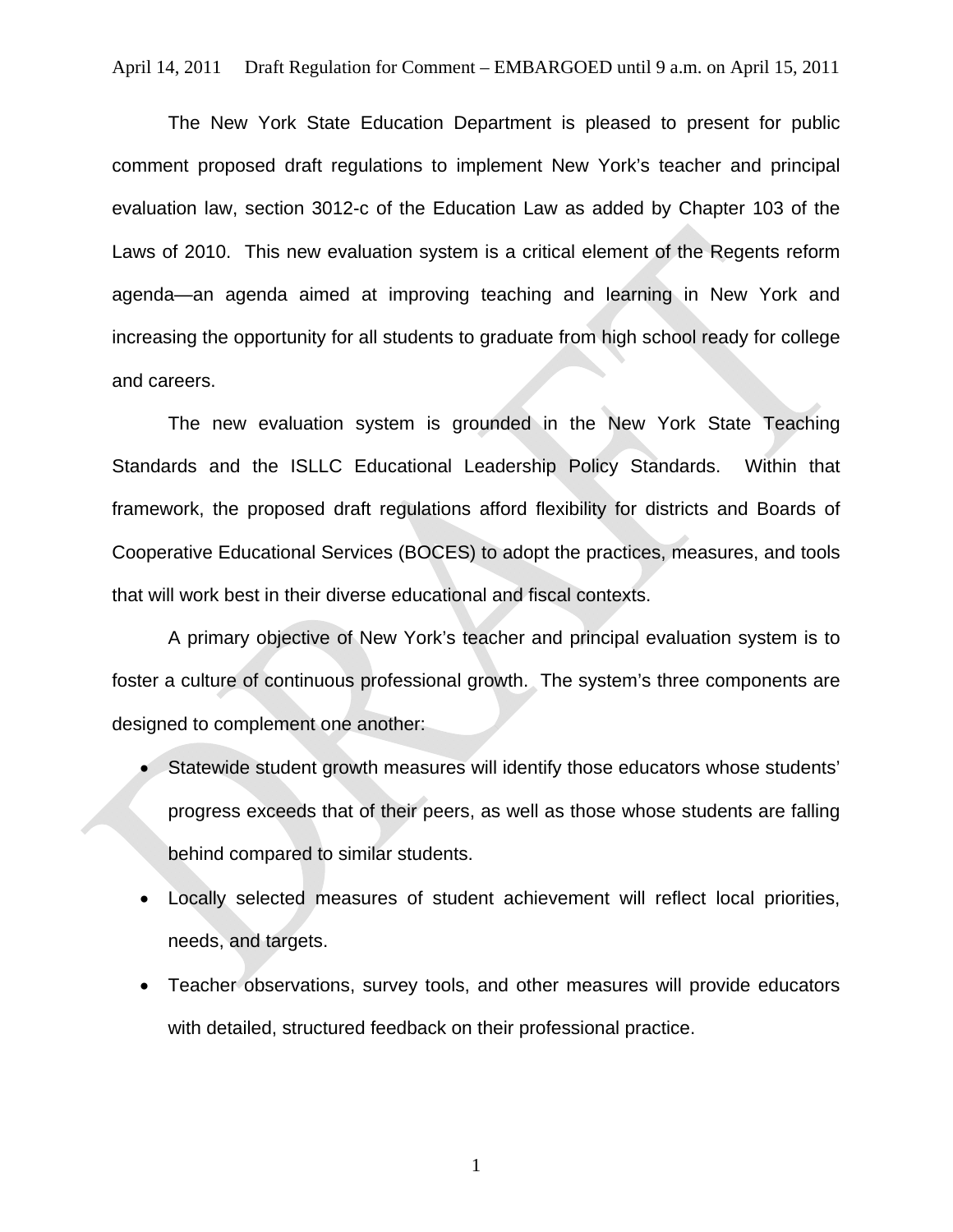Taken together, this information will be used to tailor professional development and support for educators to develop and improve their instructional practices, with the ultimate goal of ensuring that there is an effective teacher in every classroom and an effective leader in every school.

The Department wishes to acknowledge the hard work and dedication of the Regents Task Force on Teacher and Principal Effectiveness—an advisory committee made up of representatives of teachers, principals, superintendents of schools, school boards, school districts, BOCES, and other interested parties—whose thoughtful recommendations are reflected in many places throughout the draft regulations.

AMENDMENT TO THE RULES OF THE BOARD OF REGENTS

Pursuant to sections 207, 3001, 3004, 3012-c of the Education Law and Chapter 103 of the Laws of 2010.

1. Paragraph (1) of subdivision (o) of section 100.2 of the Regulations of the Commissioner of Education is repealed, effective xxx, 2011.

2. Paragraph (2) of subdivision (o) of section 100.2 of the Regulations of the Commissioner of Education is renumbered paragraph (1) of subdivision (o) of section 100.2 of the Regulations of the Commissioner of Education, effective xxx, 2011.

3. Subparagraph (ii) of renumbered paragraph (1) of subdivision (o) of section 100.2 of the Regulations of the Commissioner of Education is amended, effective xxx, 2011, to read as follows:

(ii) Annual review. The governing body of each school district and BOCES shall ensure that the performance of all teachers providing instructional services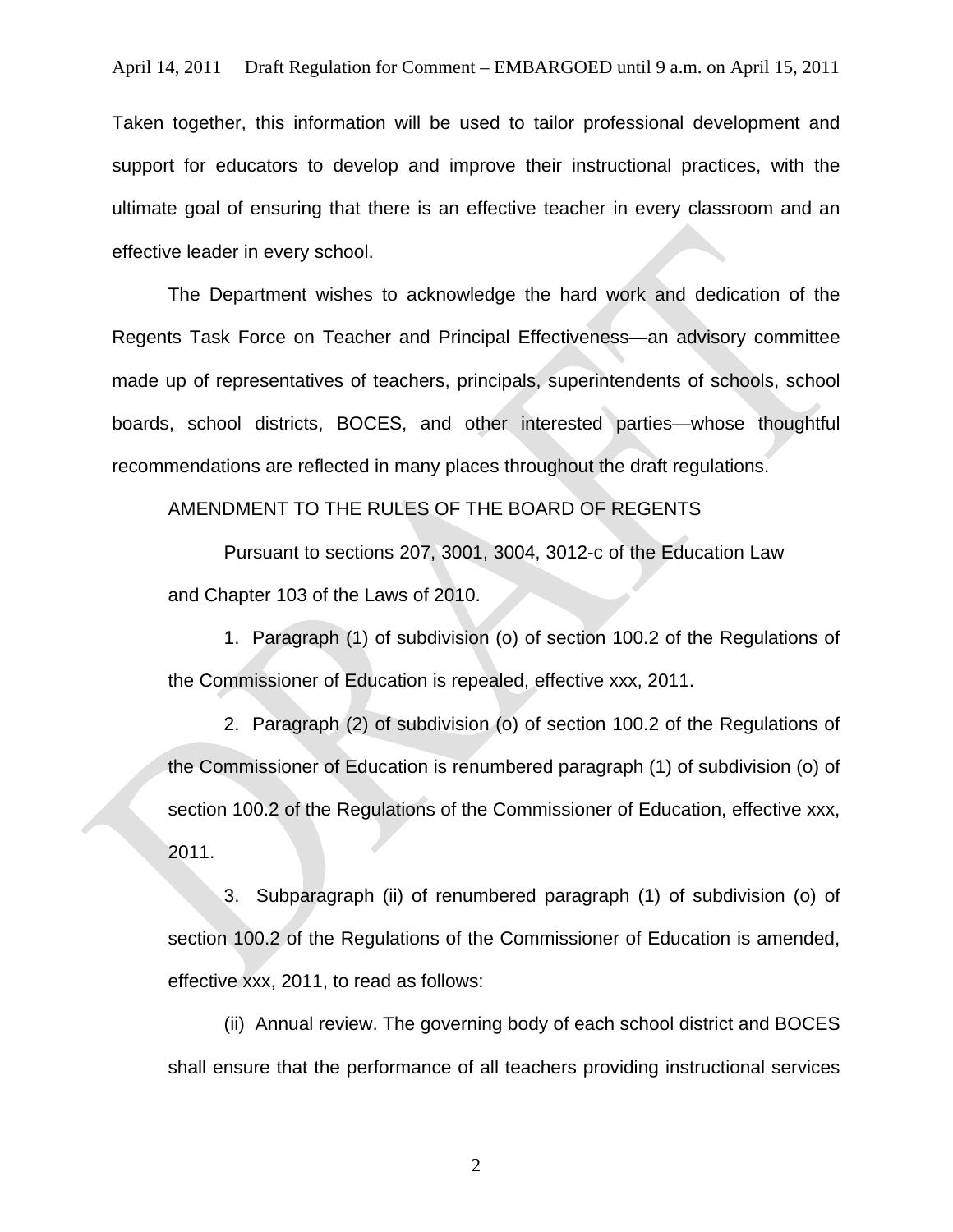or pupil personnel services, as defined in section 80-1.1 of this Title, is reviewed annually in accordance with this subdivision, except evening school teachers of adults enrolled in nonacademic, vocational subjects; and supplementary school personnel, as defined in section 80-5.6 of this Title, and any classroom teacher subject to the evaluation requirements prescribed in Subpart 30-1 of this Title.

4. Subclause (1) of clause (a) of subparagraph (iv) of renumbered paragraph (1) of subdivision (o) of section 100.2 is amended, effective xxx, 2011, to read as follows:

(1) Except as otherwise provided in subparagraph  $(o)(1)(ii)$  of this subdivision, [By] by September 1, 2011, the governing body of each school district and BOCES shall adopt a plan, which may be an annual or multi-year plan, for the annual professional performance review of its teachers providing instructional services or pupil personnel services, as defined in section 80-1.1 of this Title, that meets the content requirements prescribed in clause (b) of this subparagraph.

5. Clause (b) of subparagraph (vii) of renumbered paragraph (1) of subdivision (o) of section 100.2 shall be repealed, effective xxx, 2011.

6. The title of Part 30 of the Rules of the Board of Regents is amended, effective xxx, 2011, to read as follows:

Part 30

[TENURE] ANNUAL PROFESSIONAL PERFORMANCE REVIEWS FOR CLASSROOM TEACHERS AND BUILDING PRINCIPALS AND TENURE AREAS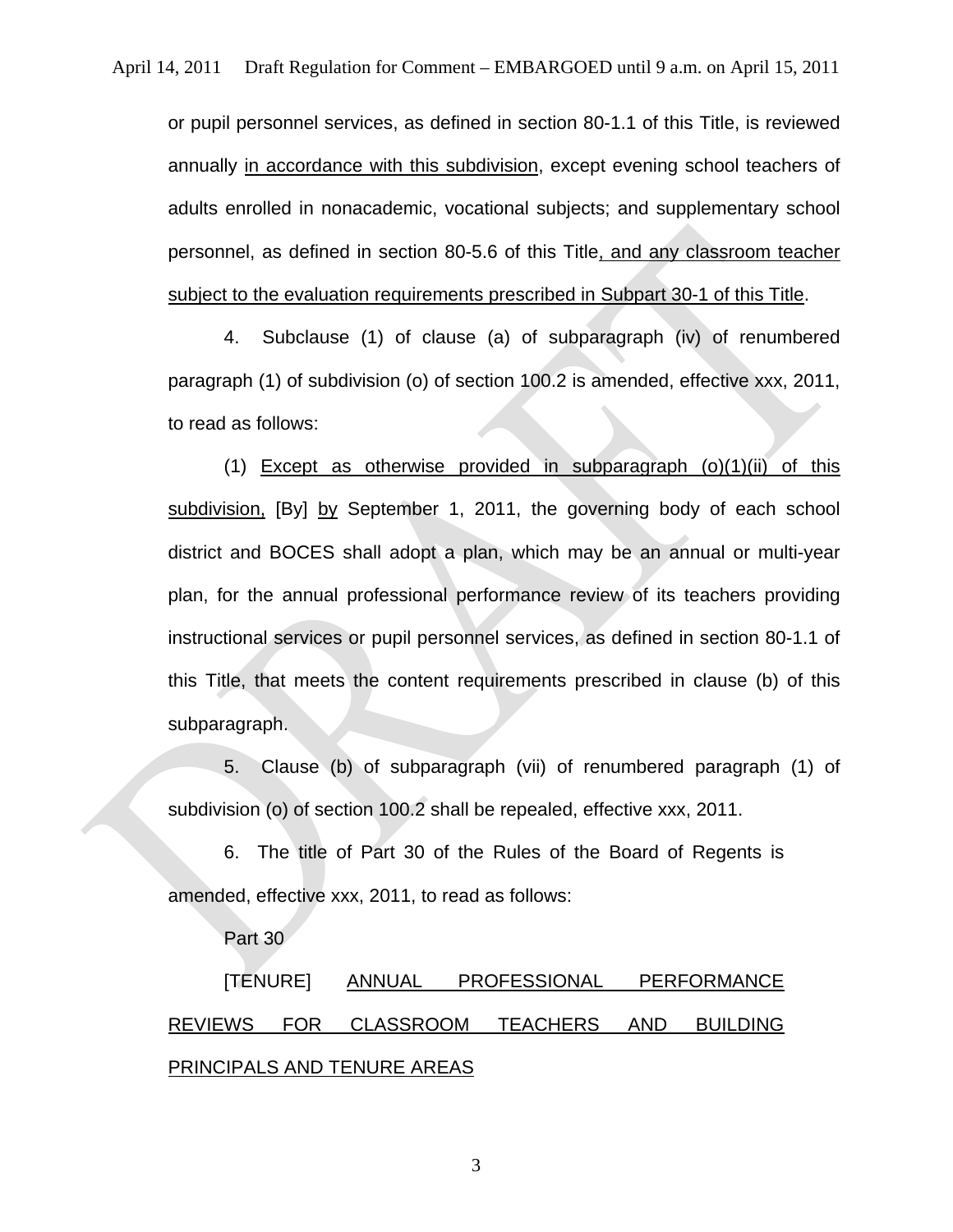7. A new Subpart 30-2 is added, effective xxx, 2011, to read as follows:

Subpart 30-2 Annual Professional Performance Reviews of Classroom Teachers and Building Principals.

§30-2.1. Applicability.

(a) For annual professional performance reviews conducted by school districts or boards of cooperative educational services (BOCES) for the 2011-2012 school year, the governing body of each school district and BOCES shall ensure that:

(1) reviews of all classroom teachers of common branch subjects or English language arts or mathematics in grades four to eight and all building principals of schools in which such teachers are employed are conducted in accordance with the requirements of section 3012-c of the Education Law and the provisions of this Subpart; and

(2) reviews of classroom teachers (other than classroom teachers in the common branch subjects or English language arts or mathematics in grades four to eight) are conducted in accordance with subdivision (o) of section 100.2 of this Title.

(b) For annual professional performance reviews conducted by school districts or BOCES in the 2012-2013 school year and any school year thereafter, the governing body of each school district and BOCES shall ensure that the reviews of all classroom teachers and building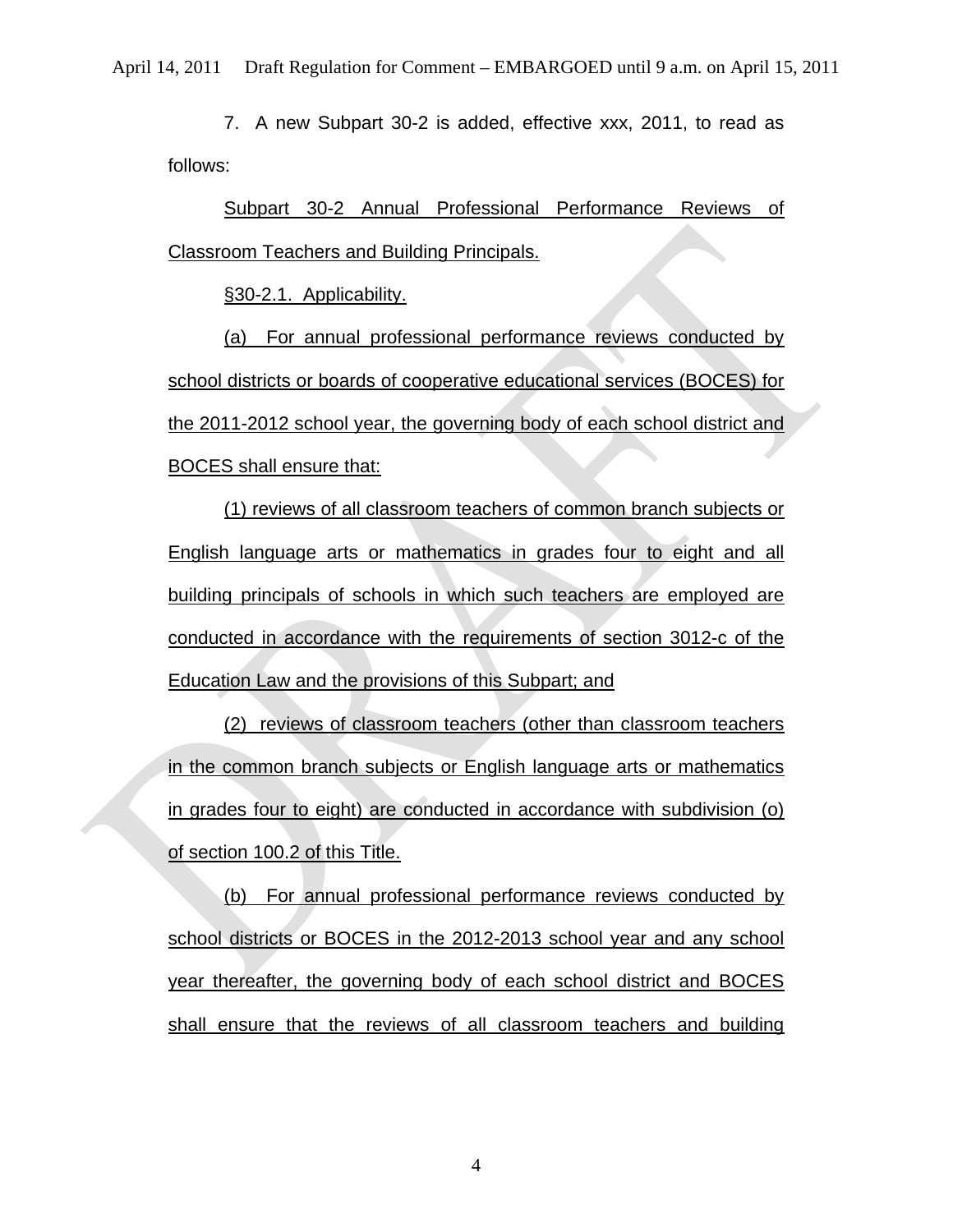principals are conducted in accordance with the requirements of section 3012-c of the Education Law and the provisions of this Subpart.

(c) Nothing in this Subpart shall be construed to abrogate any conflicting provisions of any collective bargaining agreement in effect on July 1, 2010 during the term of such agreement and until the entry into a successor collective bargaining agreement, provided that notwithstanding any other provision of law to the contrary, upon expiration of such term and the entry into a successor collective bargaining agreement all the provisions of this Subpart shall apply.

§30-2.2 Definitions. As used in this Subpart:

(a) Approved teacher or principal practice rubric shall mean a rubric approved by the Commissioner for inclusion on the State Education Department's list of approved rubrics in teacher or principal evaluations.

(b) Approved student assessment shall mean a standardized student assessment approved by the Commissioner for inclusion in the State Education Department's lists of approved standardized student assessments for the locally selected measures subcomponent and/or to measure student growth in non-tested subjects for the State assessment or other comparable measures subcomponent.

(c) Building principal or principal shall mean a principal or coprincipal of a registered public school or an administrator in charge of an instructional program of a school district or board of cooperative educational services.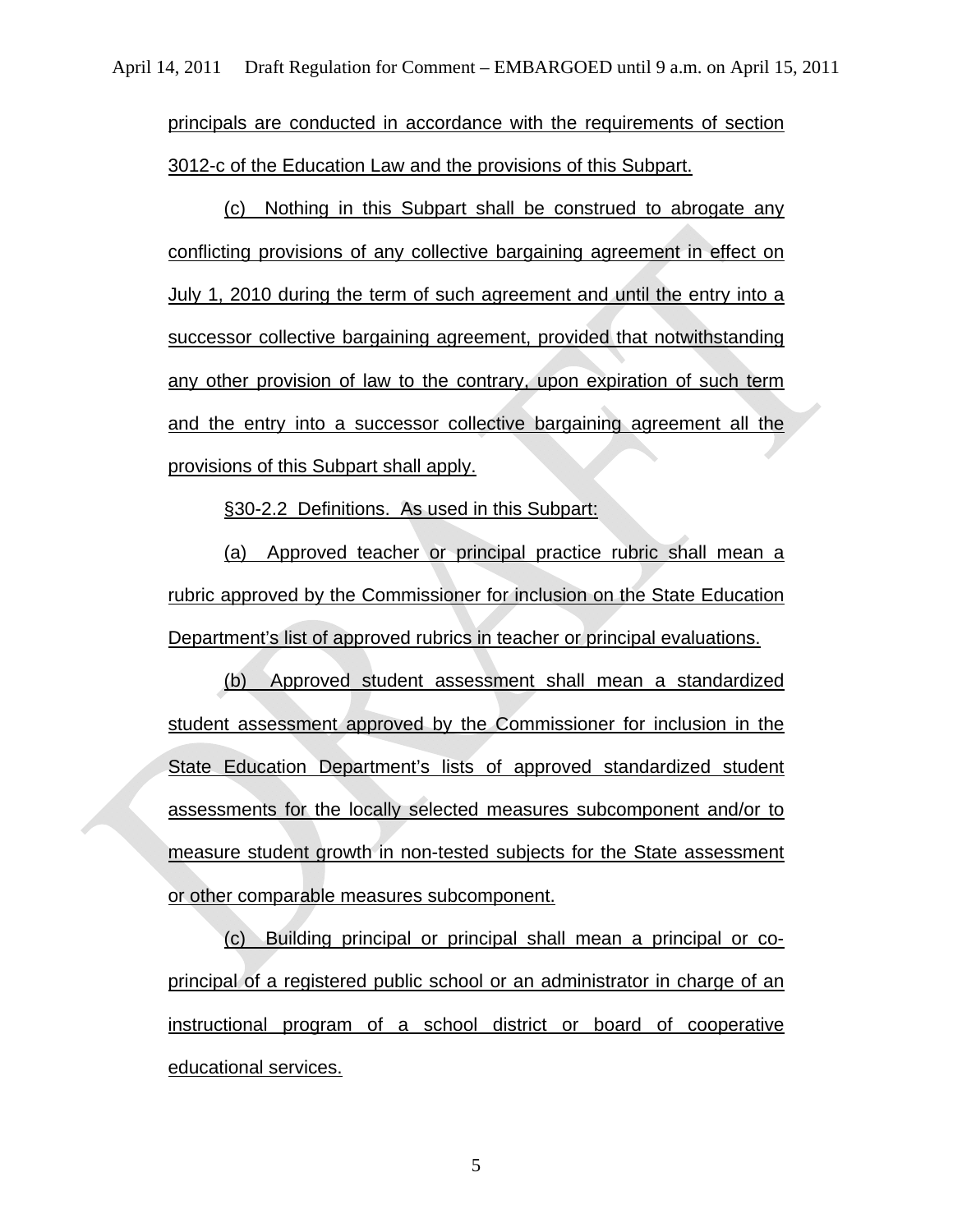(d) Classroom teacher or teacher shall mean a teacher in the classroom teaching service as that term is defined in section 80-1.1 of this Title, who is a teacher of record as defined in this section, except evening school teachers of adults enrolled in nonacademic, vocational subjects, and supplemental school personnel as defined in section 80-5.6 of this Title.

(e) Common branch subjects shall mean common branch subjects as defined in section 80-1.1 of this Title.

(f) Composite effectiveness score shall mean the total effectiveness score out of 100 points assigned to a teacher or principal for an evaluation conducted pursuant to this Subpart. This score shall be calculated based on the sum of the three subcomponent scores described below:

(1) student growth on State assessments or other comparable measures: (0-20 points for the 2011-2012 school year and in subsequent years for those grades/subjects where there is no value-added growth model approved by the Board of Regents and 0-25 points for the 2012-2013 school year and thereafter for those grades/subjects where a value-added growth model is approved by the Board of Regents);

(2) locally selected measures of student achievement (0-20 points for the 2011-2012 school year and in subsequent years for those grades/subjects where there is no value-added growth model approved by the Board of Regents and 0- 15 points for the 2012-2013 school year and thereafter for those grades/subjects where a value-added growth model is approved by the Board of Regents); and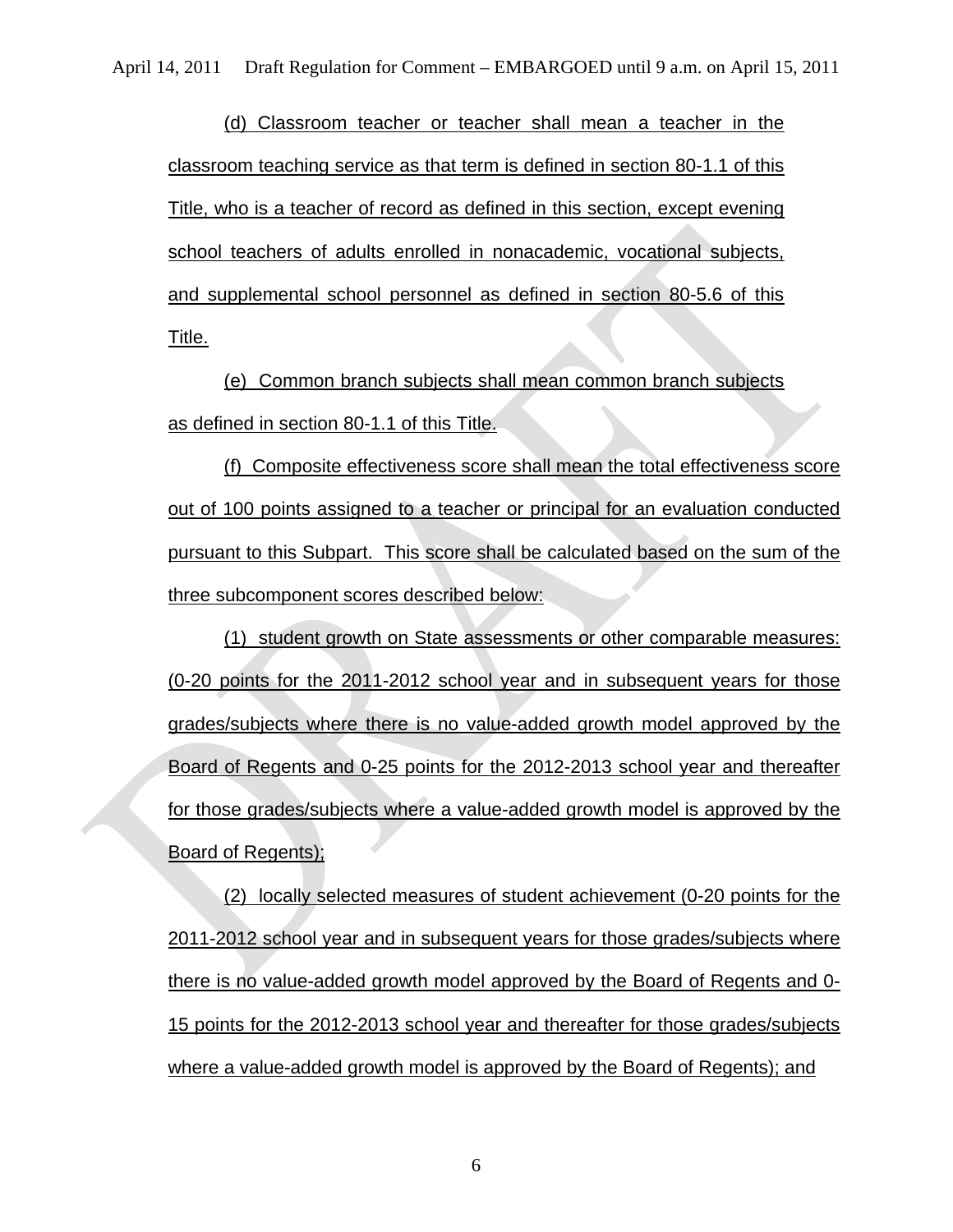(3) other measures of teacher and principal effectiveness (0-60 points for the 2011-2012 school year and thereafter).

(g) Developing means a rating received by a teacher or building principal, wherein the teacher or principal receives a composite effectiveness score within the minimum and maximum scoring range for this rating category as prescribed by the Commissioner in section 30-2.6 of this Subpart.

(h) Effective means a rating received by a teacher or building principal, wherein the teacher or building principal receives a composite effectiveness score within the minimum and maximum scoring range for this rating category as prescribed by the Commissioner in section 30-2.6 of this Subpart.

(i) Evaluator shall mean any individual who conducts an evaluation of a classroom teacher or building principal under this Subpart.

(j) Highly Effective means a rating received by a teacher or building principal, wherein the teacher or building principal receives a composite effectiveness score within the minimum and maximum scoring range for this rating category as prescribed by the Commissioner in section 30-2.6 of this Subpart.

(k) Ineffective means a rating received by a teacher or building principal, wherein the teacher or building principal receives a composite effectiveness score between the minimum and maximum scoring ranges for this rating category, as prescribed by the Commissioner in section 30-2.6 of this Subpart.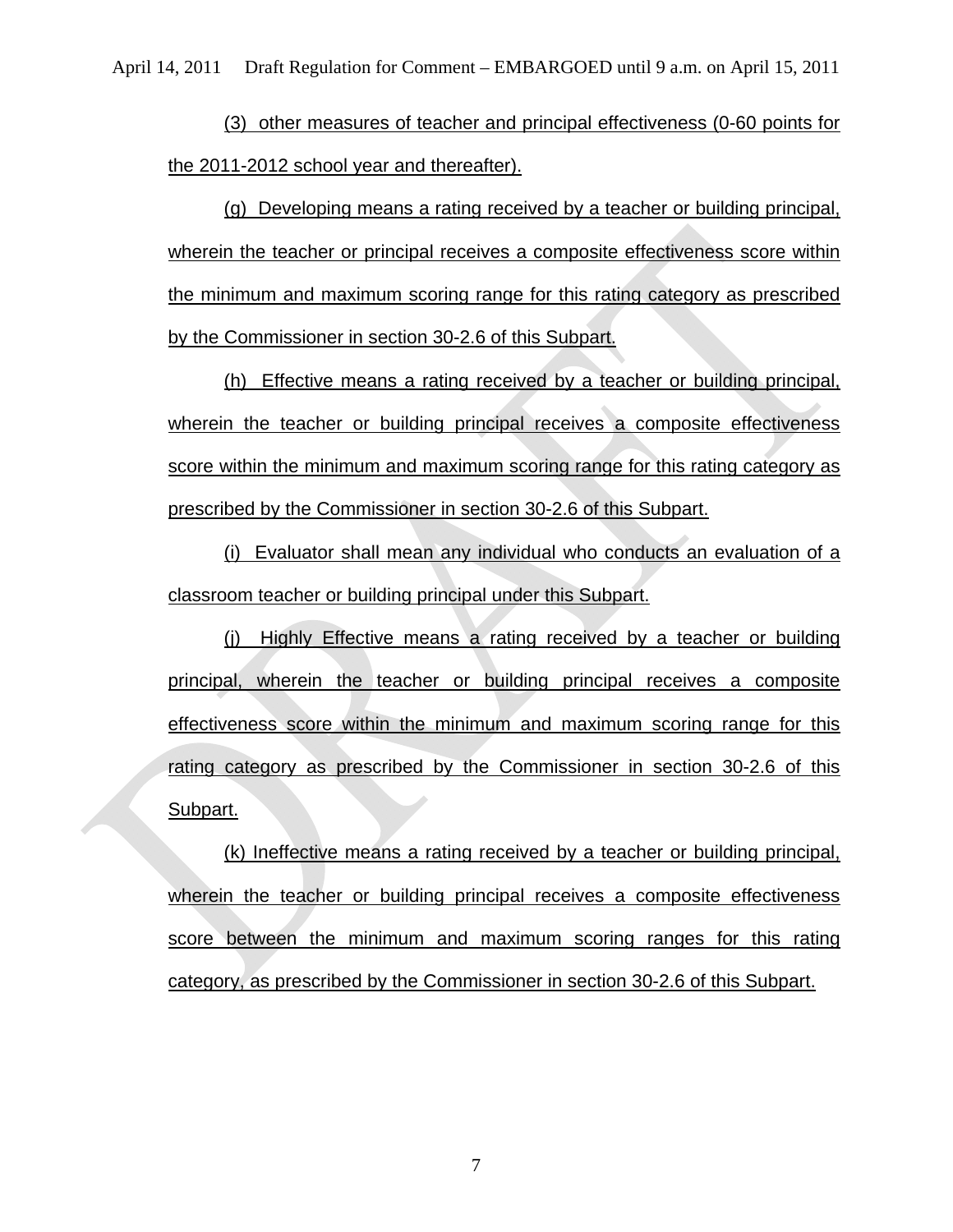(l) Lead evaluator shall mean the primary individual responsible for conducting and completing an evaluation of a classroom teacher or building principal under this Subpart.

(m) Leadership standards shall mean the Educational Leadership Policy Standards: ISLLC 2008 as adopted by the National Policy Board for Educational Administration (Council of Chief State School Officers, Washington DC, One Massachusetts Avenue, NW, Suite 700, Washington, DC 20001-1431; 2008 available at the Office of Counsel, State Education Department, State Education Building, Room 148, 89 Washington Avenue, Albany, New York 12234).

(n) Student growth means the change in student achievement for an individual student between two or more points in time.

(o) Student growth percentile score shall mean the result of a statistical model that calculates each student's change in achievement between two or more points in time on a State assessment or other comparable measure and compares each student's performance to that of similarly achieving students.

(p) Subcomponents of the composite effectiveness score shall mean the three subcomponents of a teacher's or principal's evaluation and composite effectiveness score as described in subdivision (f) of this section.

(q) Teacher or principal student growth percentile score shall mean a measure of central tendency of the student growth percentile scores for a teacher's or principal's students after one or more of the following student characteristics are taken into consideration: poverty, students with disabilities and English language learners.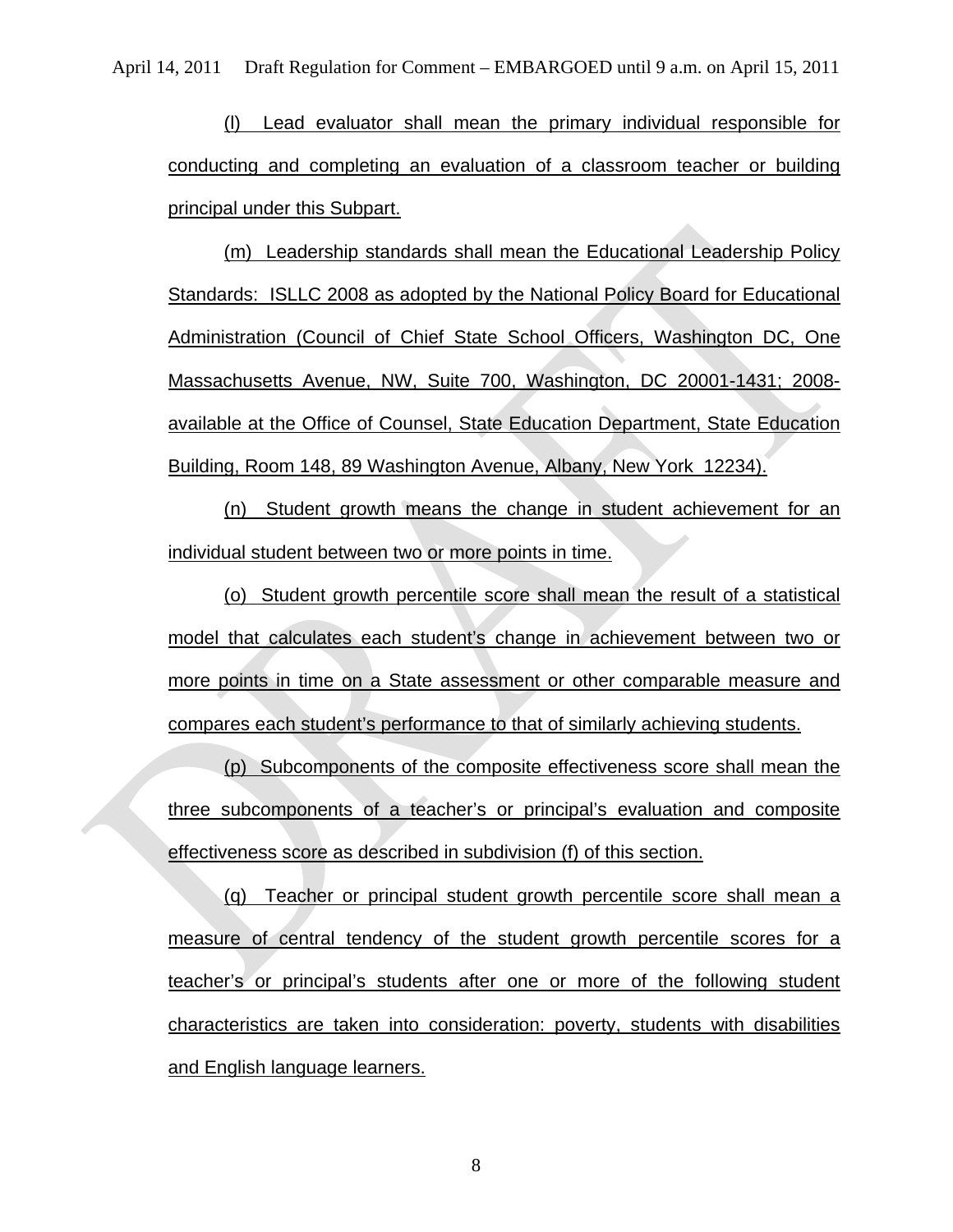(r) Teacher(s) of record shall mean, for the 2011-2012 school year, those teachers who are primarily and directly responsible for a student's learning activities that are aligned to the performance measures of a course consistent with guidelines prescribed by the Commissioner. For the 2012-2013 school year and school years thereafter, teachers of record shall be defined in a manner prescribed by the Commissioner.

(s) Testing Standards shall mean the "Standards for Educational and Psychological Testing" (American Psychological Association, National Council on Measurement in Education, and American Educational Research Association; 2009- available at the Office of Counsel, State Education Department, State Education Building, Room 148, 89 Washington Avenue, Albany, New York 12234).

(t) The governing body of each school district shall mean the board of education of each school district, provided that, in the case of the City School District of the City of New York, it shall mean the Chancellor of the City School District of the City of New York or, to the extent provided by law, the board of education of the City of New York and, in the case of BOCES, it shall mean the board of cooperative educational services.

(u) Value-added growth score shall mean the result of a statistical model that incorporates a student's academic history and may use other student demographics and characteristics, school characteristics and/or teacher characteristics to isolate statistically the effect on student growth from those characteristics that are generally not in the teacher's or principal's control. The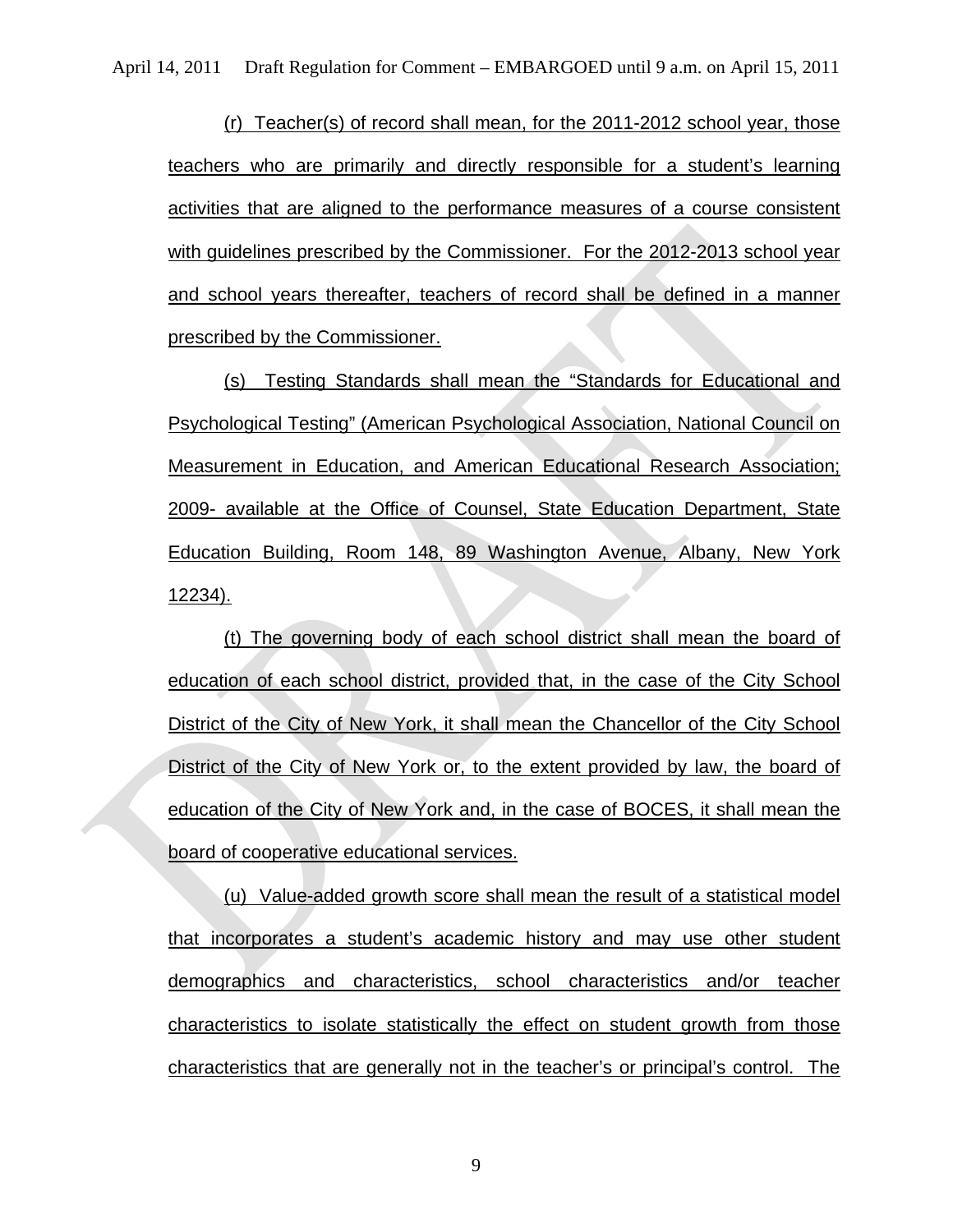characteristics included may be different for teachers and principals, based on empirical evidence and policy determinations.

§30-2.3 Requirements for annual professional performance review plans submitted under this Subpart.

(a) Applicability.

(1) By September 1, 2011, the governing body of each school district and BOCES shall adopt a plan in accordance with the requirements of this Subpart for the annual professional performance review of its classroom teachers of common branch subjects, English language arts or mathematics in grades four to eight and building principals of schools in which such teachers are employed.

(2) By September 1, 2012, the governing body of each school district and BOCES shall adopt a plan in accordance with the requirements of this Subpart, which may be an annual or multi-year plan, for the annual professional performance review of all of its classroom teachers and building principals.

(3) Such plan shall be approved by the governing body of each school district or BOCES, filed in the district or BOCES office, as applicable, and made available for review by any individual upon request no later than September 10<sup>th</sup> of each school year.

(b) Content of the Plan. The annual professional performance review plan shall:

(1) describe the school district's or BOCES' process for ensuring that the Department receives accurate teacher and student data, including enrollment and attendance data and any other student, teacher, school, course and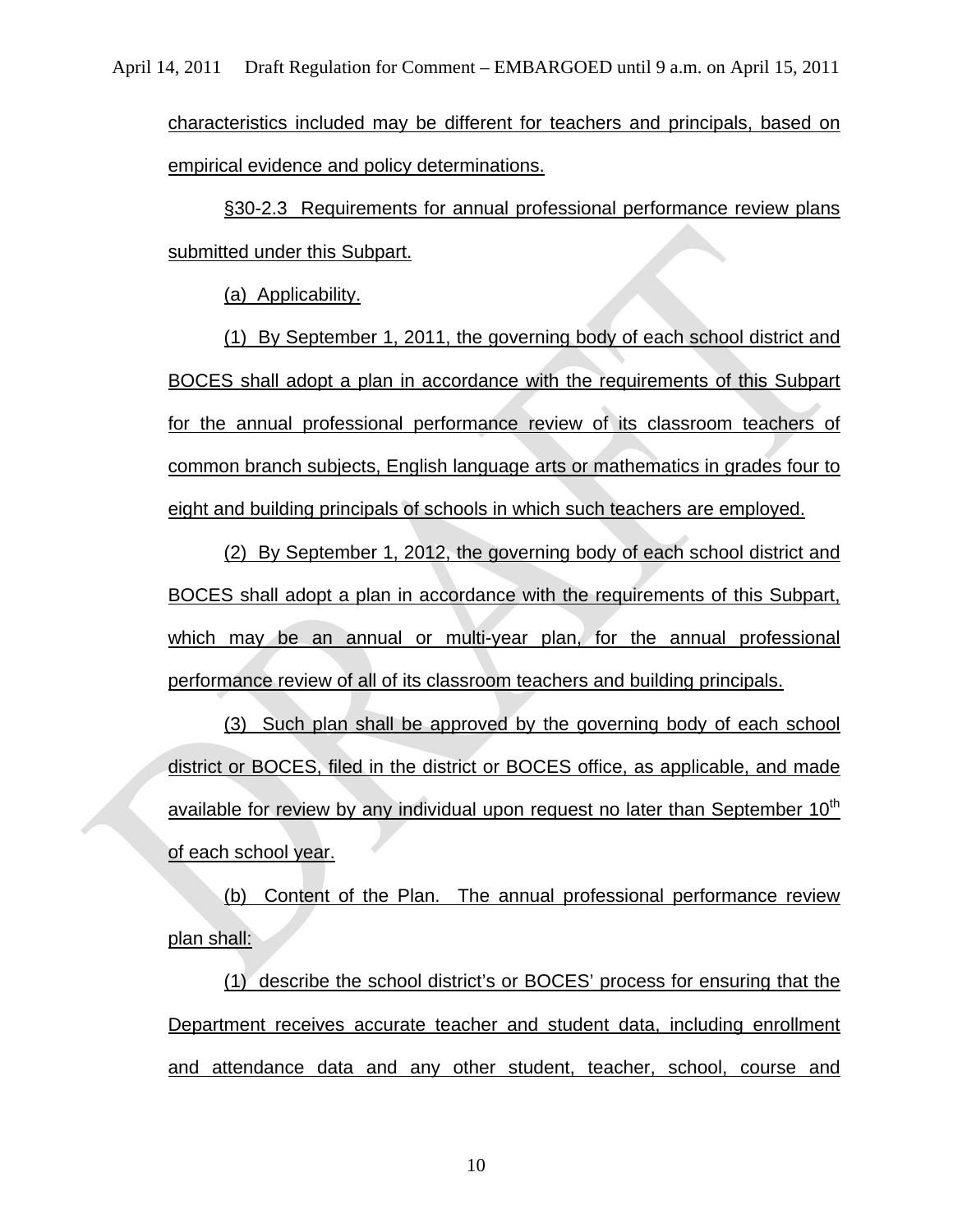teacher/student linkage data necessary to comply with this Subpart, in a format and timeline prescribed by the Commissioner. This process shall also provide an opportunity for every classroom teacher and building principal to verify the subjects and/or student rosters assigned to them;

(2) describe how the district or BOCES will report to the Department the individual subcomponent scores and the total composite effectiveness score for each classroom teacher and building principal in the school district or BOCES;

(3) describe the assessment development, security, and scoring processes utilized by the school district or BOCES. Such processes shall ensure that any assessments and measures used to evaluate teachers and principals under this section are not disseminated to students before administration and that teachers or principals do not have a vested interest in the outcome of the assessments they score;

(4) describe the details of the school district's or BOCES' evaluation system, which shall include, but not be limited to, the local measures of student achievement that will be used for the evaluation of teachers and principals, the name of the approved teacher and/or principal practices rubric that the district or BOCES uses or evidence that a variance has been granted from this requirement, any other instruments (such as observations, surveys, selfassessment, portfolios) that will be used to evaluate a teacher's or principal's performance for the remaining 60 points of the evaluation, and the district's or BOCES' scoring methodology for the assignment of points to the following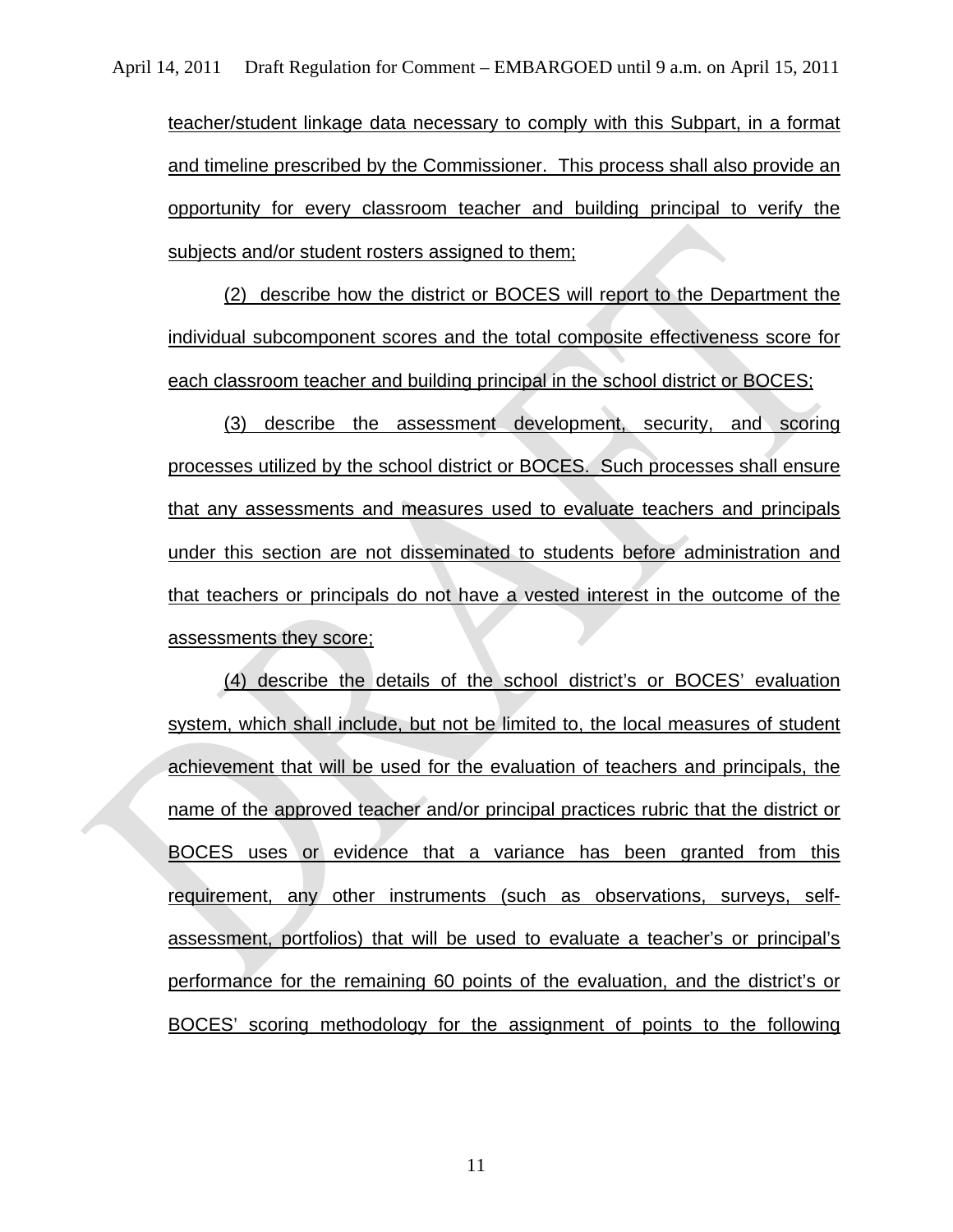subcomponents: locally selected measures of student achievement and other measures of teacher or principal effectiveness;

(5) provide the ratio of teachers and principals to evaluators, with a description of the district's or BOCES' plan to ensure that evaluators have sufficient time/resources to complete their commitments;

(6) describe how the designated quality rating categories (Highly Effective, Effective, Developing and Ineffective) will be used as a significant factor in employment decisions, including promotion, retention, tenure determinations, termination, and supplemental compensation;

(7) describe how the annual professional performance review will be used as a significant factor in teacher and principal development, including, but not limited to, coaching, induction support and differentiated professional development; and

(8) describe how the school district or BOCES will provide timely and constructive feedback to classroom teachers and building principals on their annual professional performance review.

§30-2.4 Annual professional performance reviews conducted in the 2011- 2012 school year for classroom teachers of common branch subjects, English language arts or mathematics in grades four to eight and all building principals employed in such schools.

(a) Composite effectiveness score. Annual professional performance reviews conducted pursuant to this section shall differentiate teacher and principal effectiveness using a composite effectiveness score. Based on such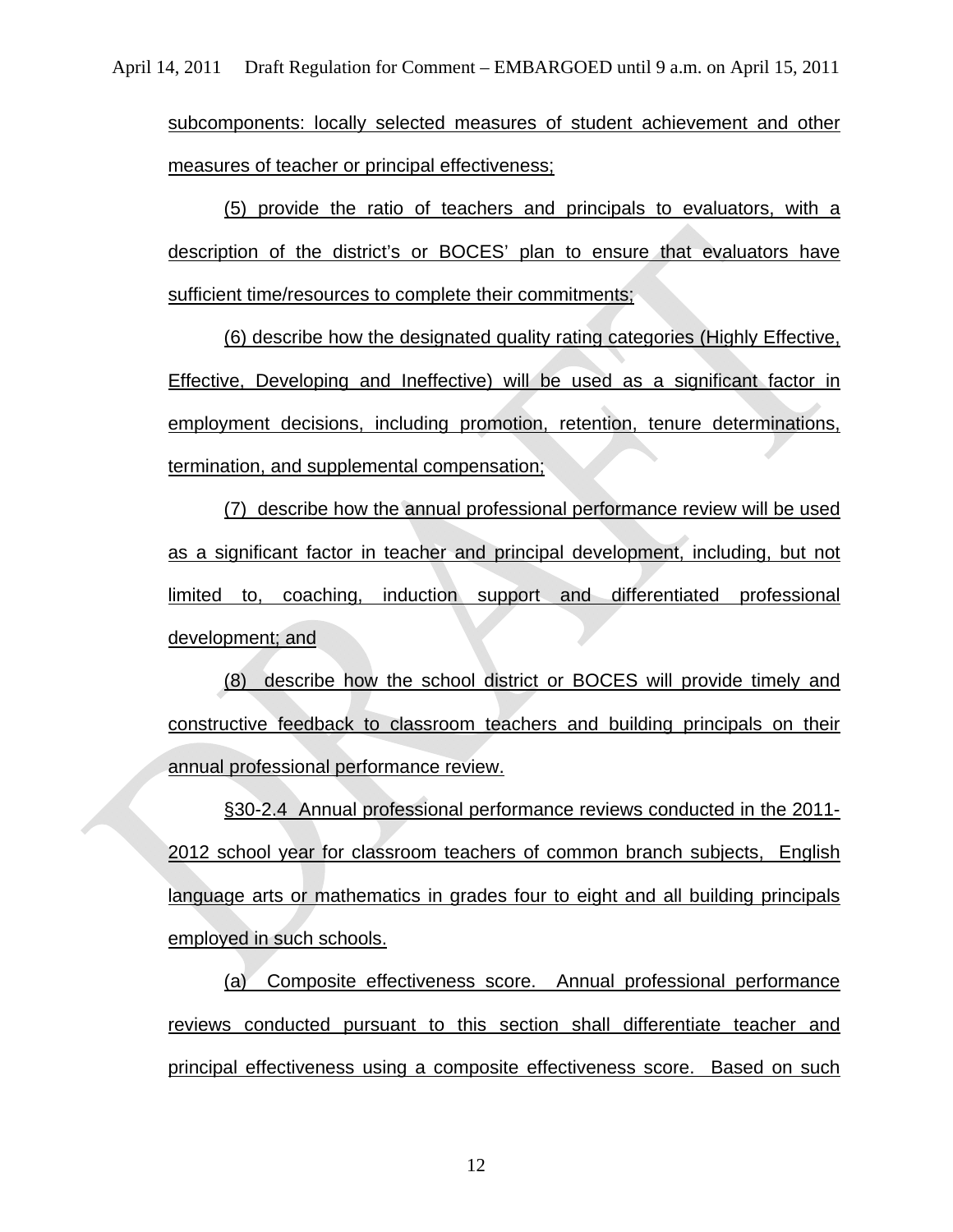composite effectiveness score, a classroom teacher or building principal shall be rated as Highly Effective, Effective, Developing or Ineffective as defined in this Subpart.

(b) State assessments or other comparable measures subcomponent.

(1) State assessments. Twenty points of the teacher's or principal's composite effectiveness score shall be based upon the teacher's or principal's student growth percentile score on State assessments in English language arts and/or mathematics in grades four to eight.

(c) Locally selected measures.

(1) Twenty points of the teacher's or principal's composite effectiveness score shall be based upon locally selected measures of student achievement that are determined to be rigorous and comparable across classrooms.

(2) For purposes of this section:

(i) rigorous shall mean that the locally selected measure is aligned to the New York State learning standards and, to the extent practicable, is valid and reliable as defined by the Testing Standards.

(ii) comparable across classrooms shall mean that the same locally selected measure(s) of student achievement or growth is used across a subject and/or grade level within the school district or BOCES. For principals, the same locally selected measure(s) must be used for all principals in the same or similar program or grade configuration in that school district or BOCES.

(3) Classroom Teachers.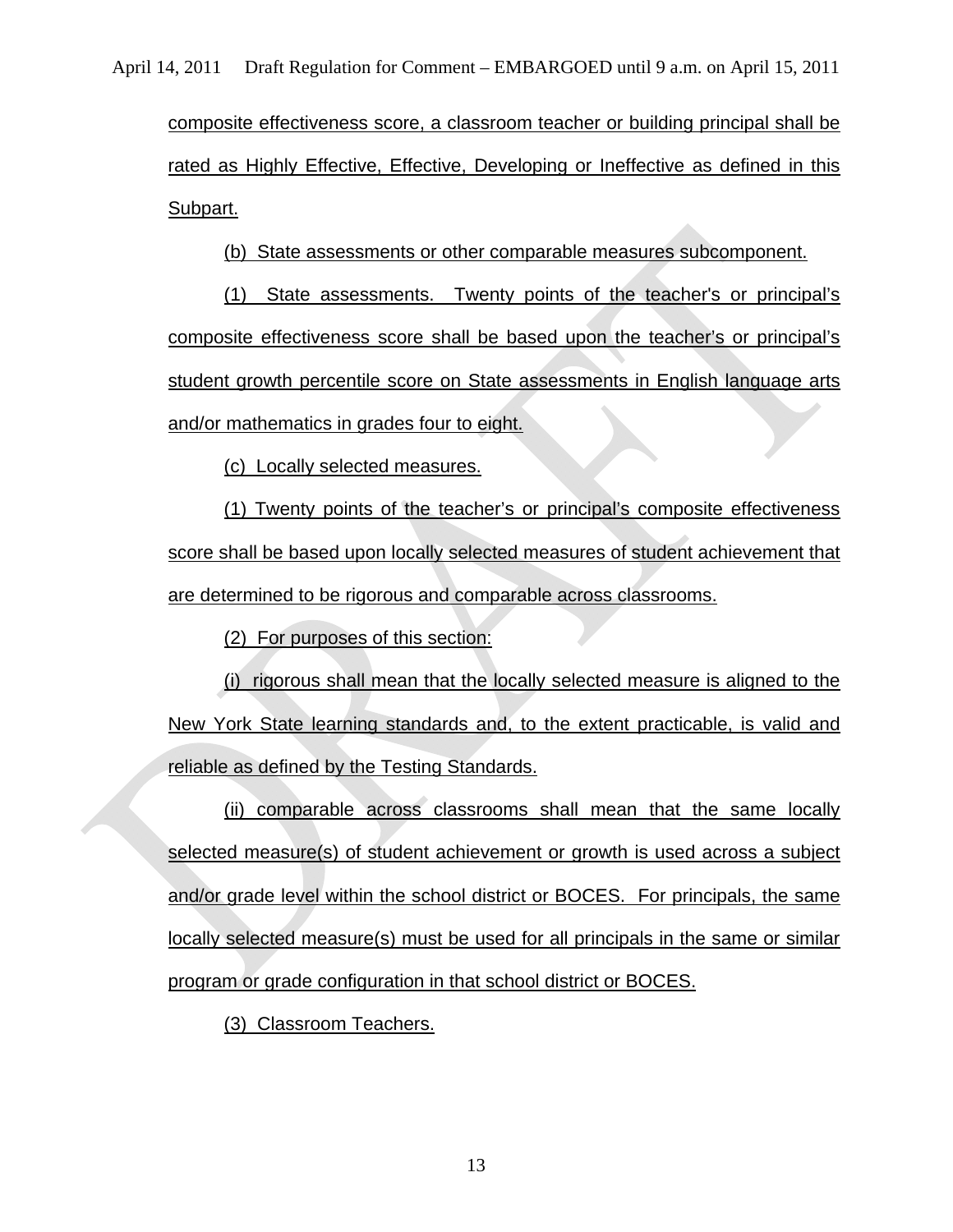(i) Except as otherwise provided in subparagraphs (ii) and (iii) of this paragraph, one or more of the following locally selected measures of student achievement or growth may be used for the evaluation of classroom teachers:

(a) a student assessment approved by the Department pursuant to the request for qualification process described in section 30-2.8 of this Subpart;

(b) a district- or BOCES-developed assessment;

(c) a school-wide, group or team metric based on an approved student assessment or State assessment across multiple classrooms in a grade level or subject area (e.g., school-wide growth on a locally selected math assessment or grade-level growth on the grade four English language arts State assessment);

(d) student achievement on State assessments; or

(e) a structured district-wide student growth goal-setting process to be used with any State assessment, an approved student assessment, or other assessment (teacher-created).

(ii) For school districts or BOCES that use one of the measures enumerated in clauses (b), (c) or (e) of subparagraph (i) of this paragraph, the superintendent, district superintendent or Chancellor shall certify, in the annual professional performance review plan, that the measure is rigorous and comparable across classrooms as defined in this subdivision and explain how the locally selected measure meets these requirements.

(iii) For school districts or BOCES that use more than one of the local measures described in subparagraph (i) of this paragraph for a grade/subject (e.g., one measure is utilized for half of the fifth grade math class and another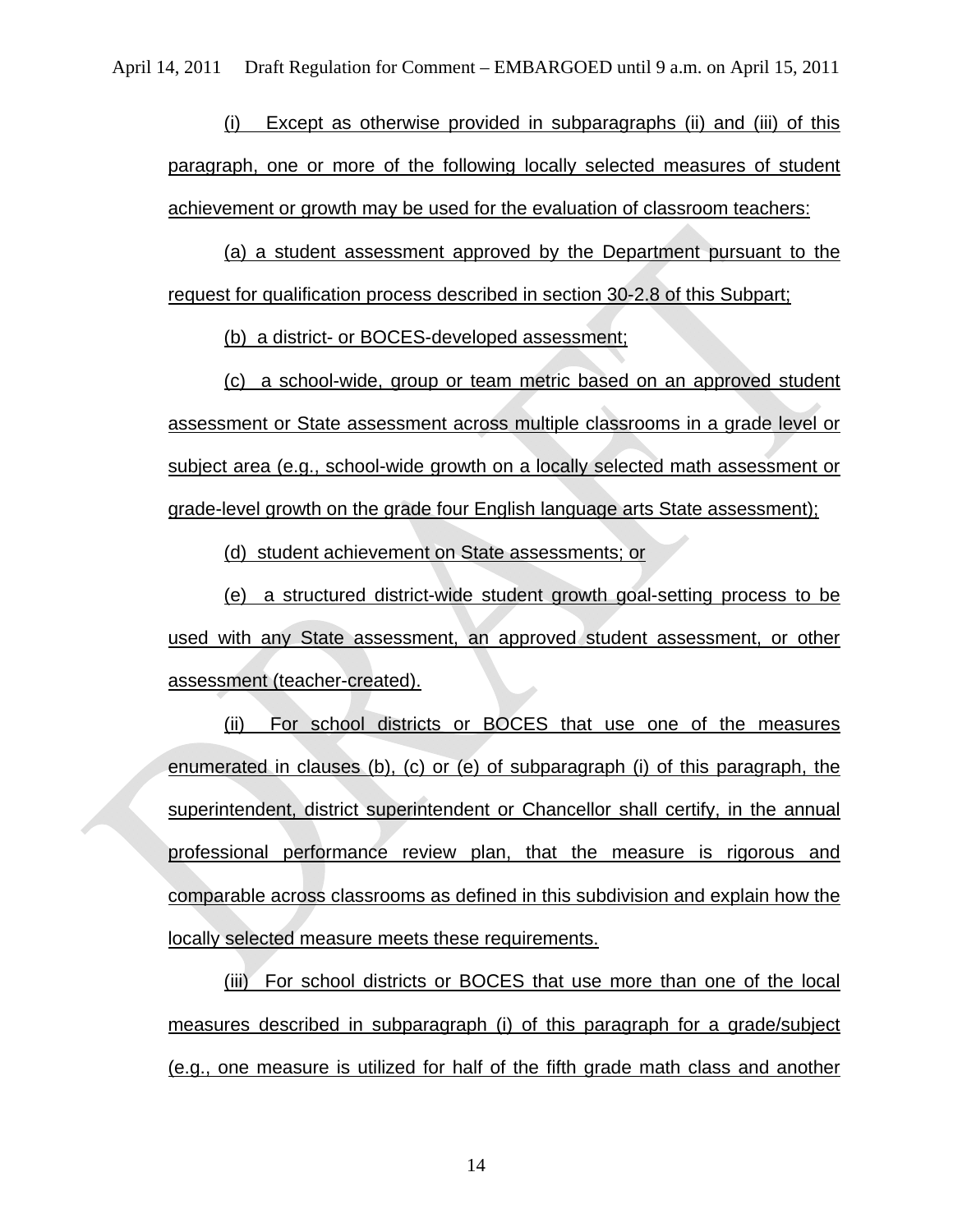measure is utilized for the other half of the fifth grade math class), the superintendent, district superintendent or Chancellor shall certify in the annual professional performance review plan that the measures are comparable, in accordance with the Testing Standards.

(iv) For school districts or BOCES that select a local measure based on State assessments, the district or BOCES may not use the same measure of student growth on the State assessment for both the State assessment subcomponent and the locally selected measures subcomponent.

(4) Principals.

(i) Except as otherwise provided in subparagraph (ii) of this paragraph, one or more of the following types of local measures of student achievement or growth may be used for the evaluation of principals, provided that each measure is rigorous and comparable across classrooms as defined in this section:

(a) student achievement levels on State assessments in English language arts and/or mathematics in grades four to eight (e.g., percentage of students in the school whose performance levels on State assessments are proficient or advanced, as defined in section 100.2(p)(1)(5) of this Title);

(b) student growth on State or other assessments in English language arts and/or mathematics in grades four to eight for students in each of the performance levels described in section 100.2(p)(1)(5) of this Title;

(c) student growth or achievement on State assessments in English language arts and/or mathematics in grades four to eight for students with disabilities and English language learners in grades four to eight;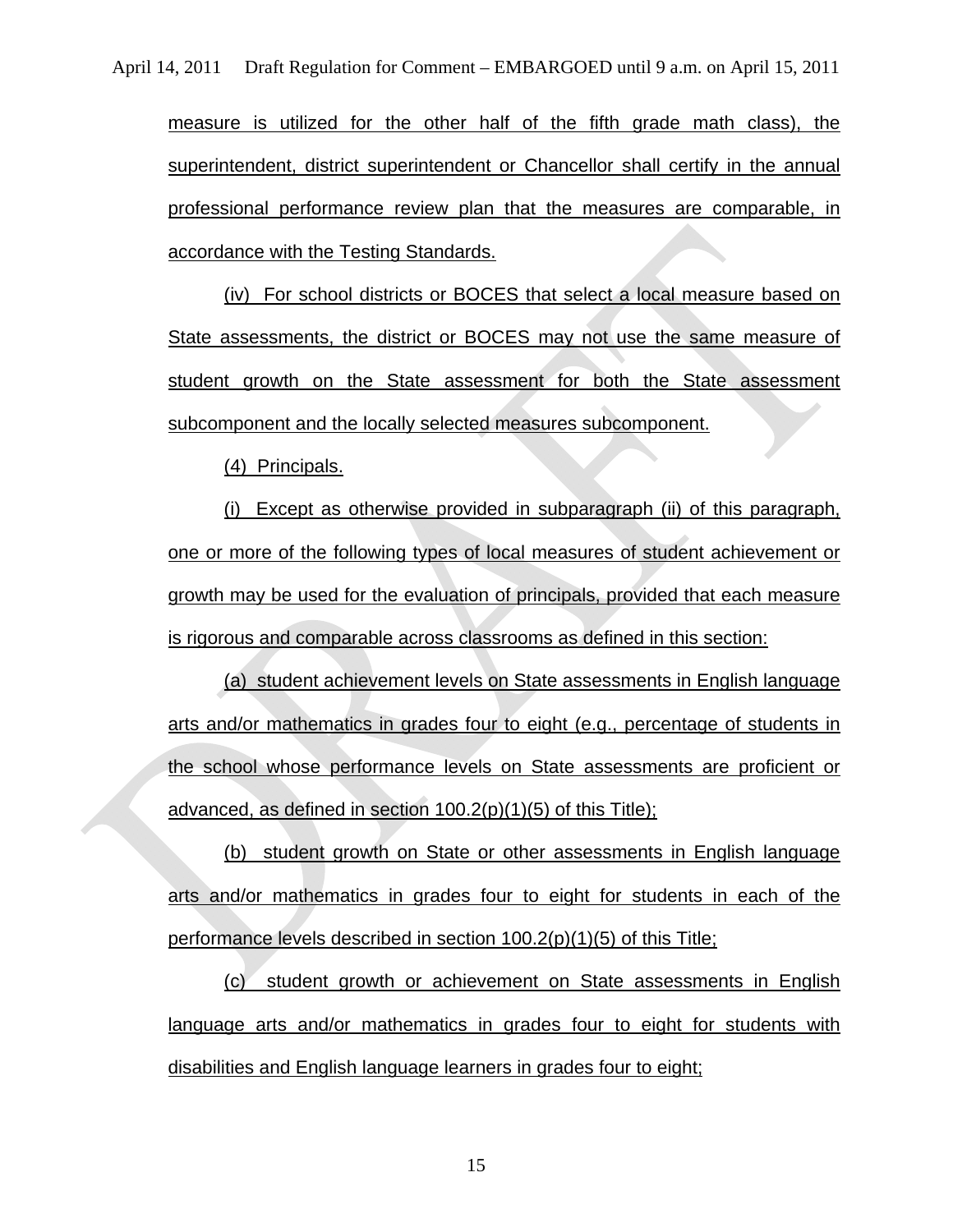(d) student performance on any or all of the district-wide locally selected measures approved for use in teacher evaluations as described in paragraph (3) of this subdivision;

(e) high school graduation and/or dropout rates for principals employed in a school with high school grades;

(f) percentage of students who earn a Regents diploma with advanced designation and/or honors as defined in section 100.5(b)(7) of this Title, for principals employed in a school with high school grades;

(g) percentage of a cohort of students that achieve specified scores on Regents examinations and/or Department approved alternative examinations as described in 100.2(f) of this Title (including, but not limited to, Advanced Placement examinations, International Baccalaureate examinations, SAT II, etc.), for principals employed in a school with high school grades (e.g., the percentage of students in the 2009 cohort that scored at least a 3 on an Advanced Placement examination since entry into the ninth grade); and/or

(h) students' progress toward graduation in the school using strong predictive indicators, including but not limited to  $9<sup>th</sup>$  and/or  $10<sup>th</sup>$  grade credit accumulation and/or the percentage of students that pass  $9<sup>th</sup>$  and/or 10<sup>th</sup> grade subjects most commonly associated with graduation and/or students' progress in passing the number of required Regents examinations for graduation, for principals employed in a school with high school grades.

(ii) For school districts or BOCES that choose to use more than one set of locally selected measures described in this paragraph for principals in the same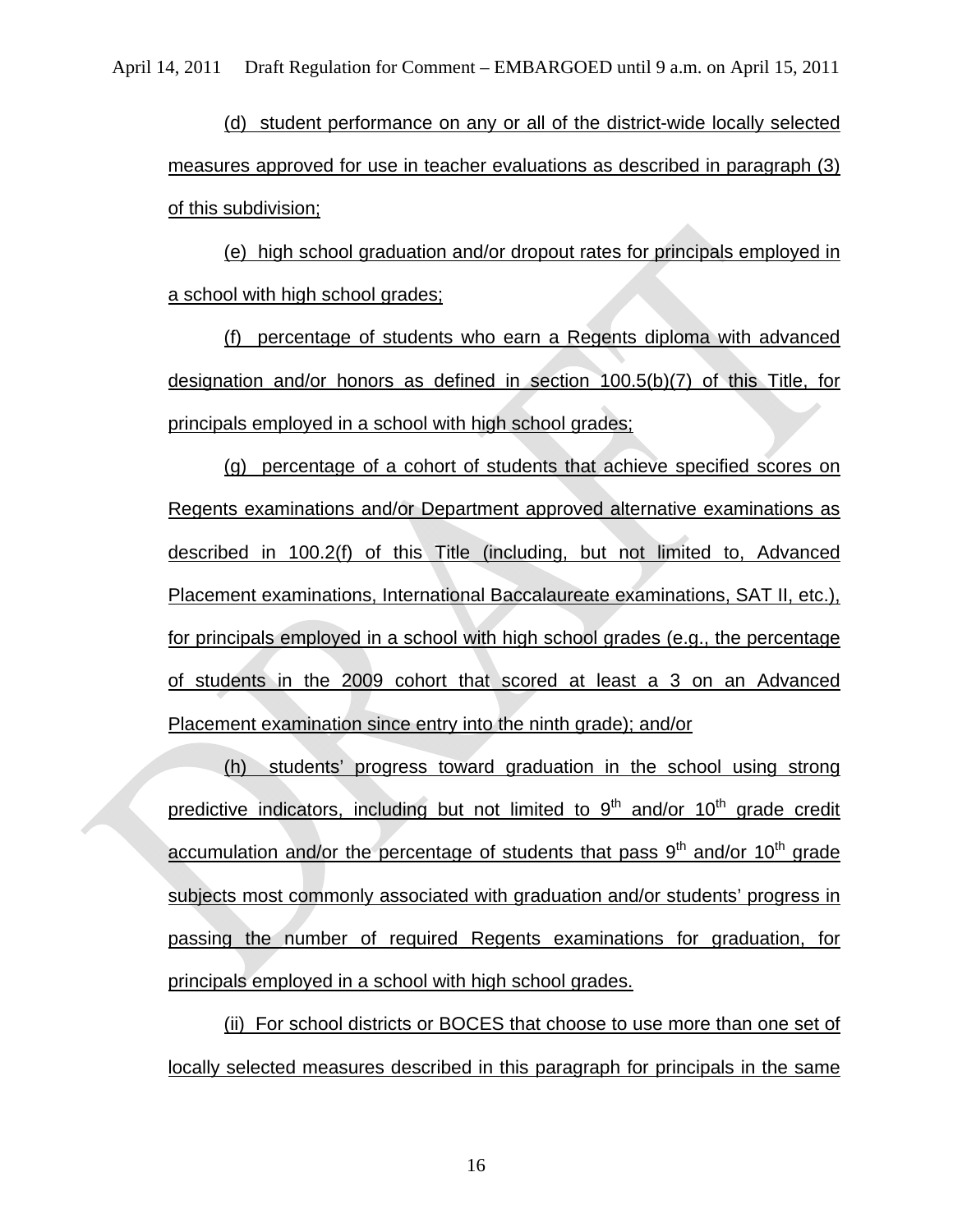or similar grade configuration or program (e.g., one K-5 principal evaluated using one set of locally selected measures and another K-5 principal in the district evaluated using another set of locally selected measures), the superintendent or district superintendent shall, in their professional performance review plan, certify that the sets of measures are comparable, in accordance with the Testing Standards.

(iii) For school districts or BOCES that select a local measure based on State assessments, the district or BOCES may not use the same measure of student growth on the State assessment for both the State assessment subcomponent and the locally selected measures subcomponent.

(d) Other Measures of Teacher and Principal Effectiveness.

(1) Classroom Teacher.

(i) Sixty points of a teacher's composite effectiveness score shall be based on multiple measures, using the criteria prescribed in this subdivision. Such measures shall be aligned with the New York State Teaching standards, which are enumerated below, and their related elements and performance indicators:

(a) the teacher acquires knowledge of each student, and demonstrates knowledge of student development and learning to promote achievement for all students;

(b) the teacher knows the content they are responsible for teaching, and plans instruction that ensures growth and achievement for all students;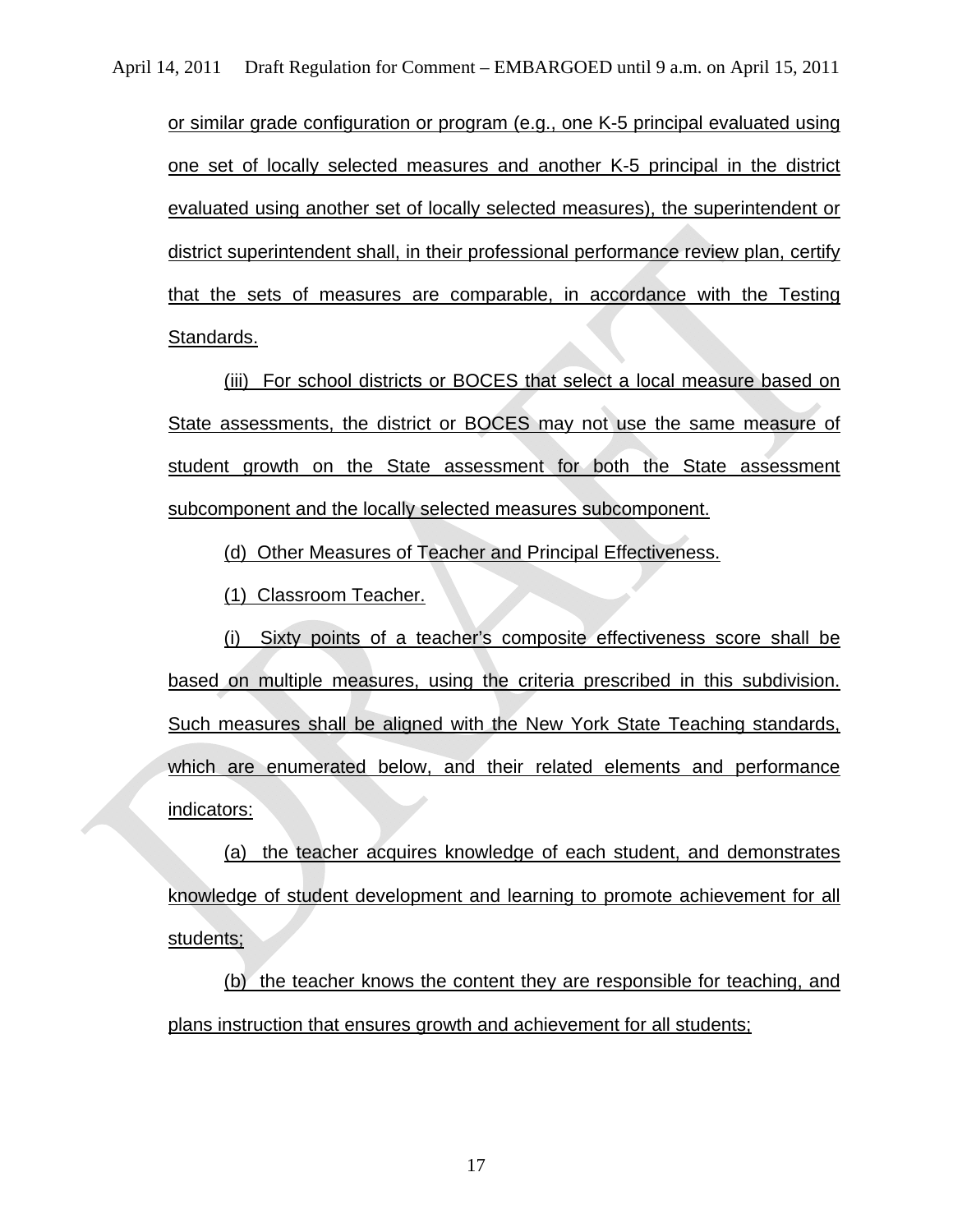(c) the teacher implements instruction that engages and challenges all students to meet or exceed the learning standards;

(d) the teacher works with all students to create a dynamic learning environment that supports achievement and growth;

(e) the teacher uses multiple measures to assess and document student growth, evaluate instructional effectiveness, and modify instruction;

(f) the teacher demonstrates professional responsibility and engages relevant stakeholders to maximize student growth, development, and learning; and

(g) the teacher sets informed goals and strives for continuous professional growth.

(ii) Rubric. A teacher's performance under this subcomponent must be assessed based on a teacher practice rubric(s) approved by the Department in accordance with section 30-2.7 of this Subpart. The same rubric(s) shall be used for all classroom teachers in a given grade/subject across the district.

(a) Variance for use of existing rubrics. A variance may be granted to a school district or BOCES that seeks to use a rubric that is either a close adaptation of a rubric on the approved list, or a rubric that was self-developed or developed by a third-party, upon a finding by the Commissioner that the rubric meets the criteria described in section 30-2.7 of this Subpart and the school district or BOCES has demonstrated that it has made a significant investment in the rubric and has a history of use that would justify continuing the use of that rubric.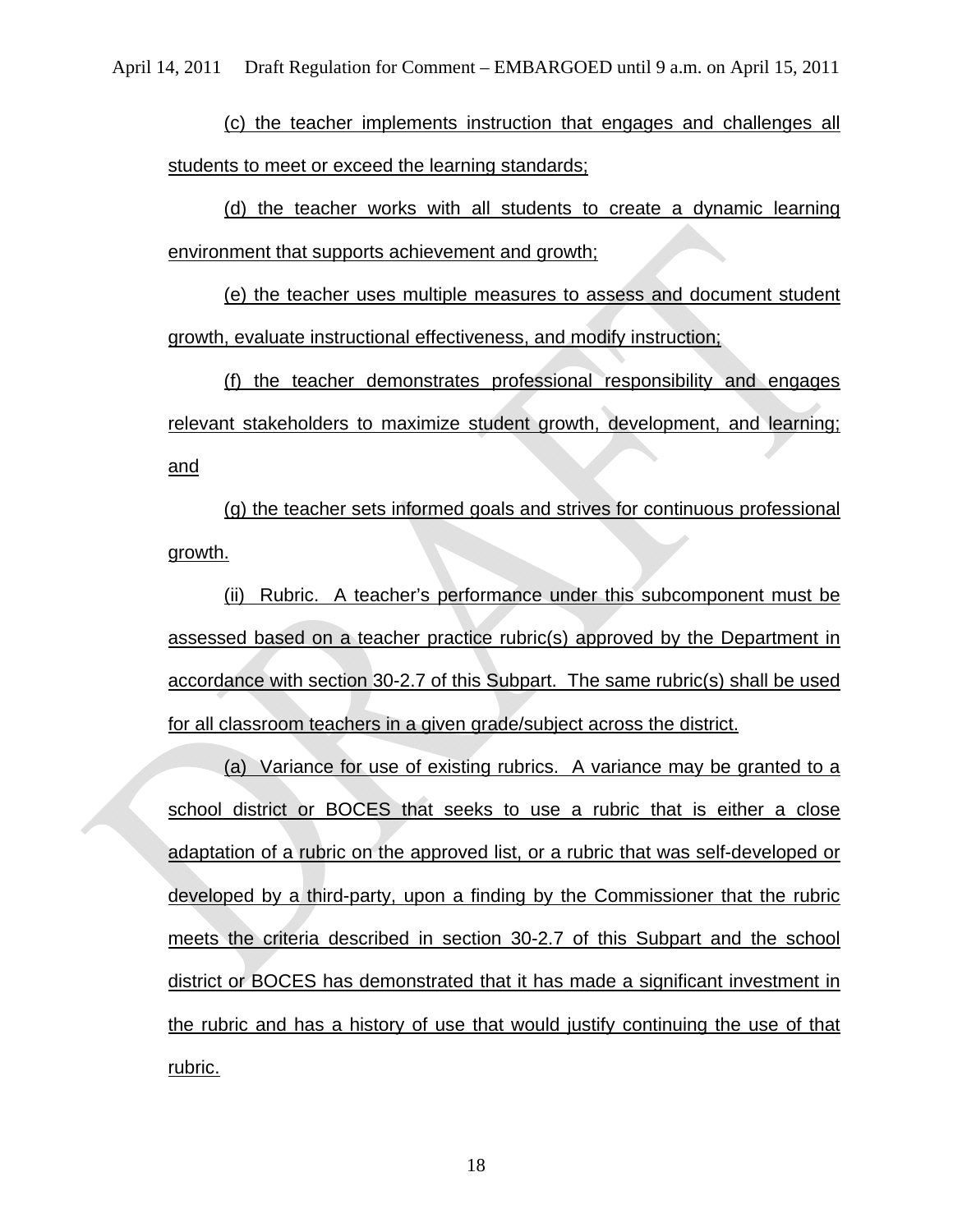(b) Variance for use of new innovative rubrics. A variance may be granted to a school district or BOCES that seeks to use a newly developed rubric, upon a finding by the Commissioner that the rubric meets the criteria described in section 30-2.7 of this Subpart and the school district or BOCES has demonstrated how it will ensure inter-rater reliability and the rubric's ability to provide differentiated assessments over time.

(iii) Classroom Observations. In order to support continuous professional growth, at least half of these 60 points shall be based on classroom observations, which may be performed in-person or by video and shall include at least one observation by a principal or other trained administrator. Some of these points may also be based on one or more observations by independent trained evaluators or in-school peer teachers.

(iv) The remaining points of the 60 points shall be based on a combination of any of the following criteria:

(a) evidence of student development and performance through structured reviews of student work and/or artifacts of teacher practice using portfolios or evidence binder processes;

(b) evidence that the teacher develops effective relationships with students, parents, caregivers and relevant stakeholders to maximize student growth, development and learning through the use of surveys and/or feedback from students, parents/caregivers and/or their peers using structured survey tools; or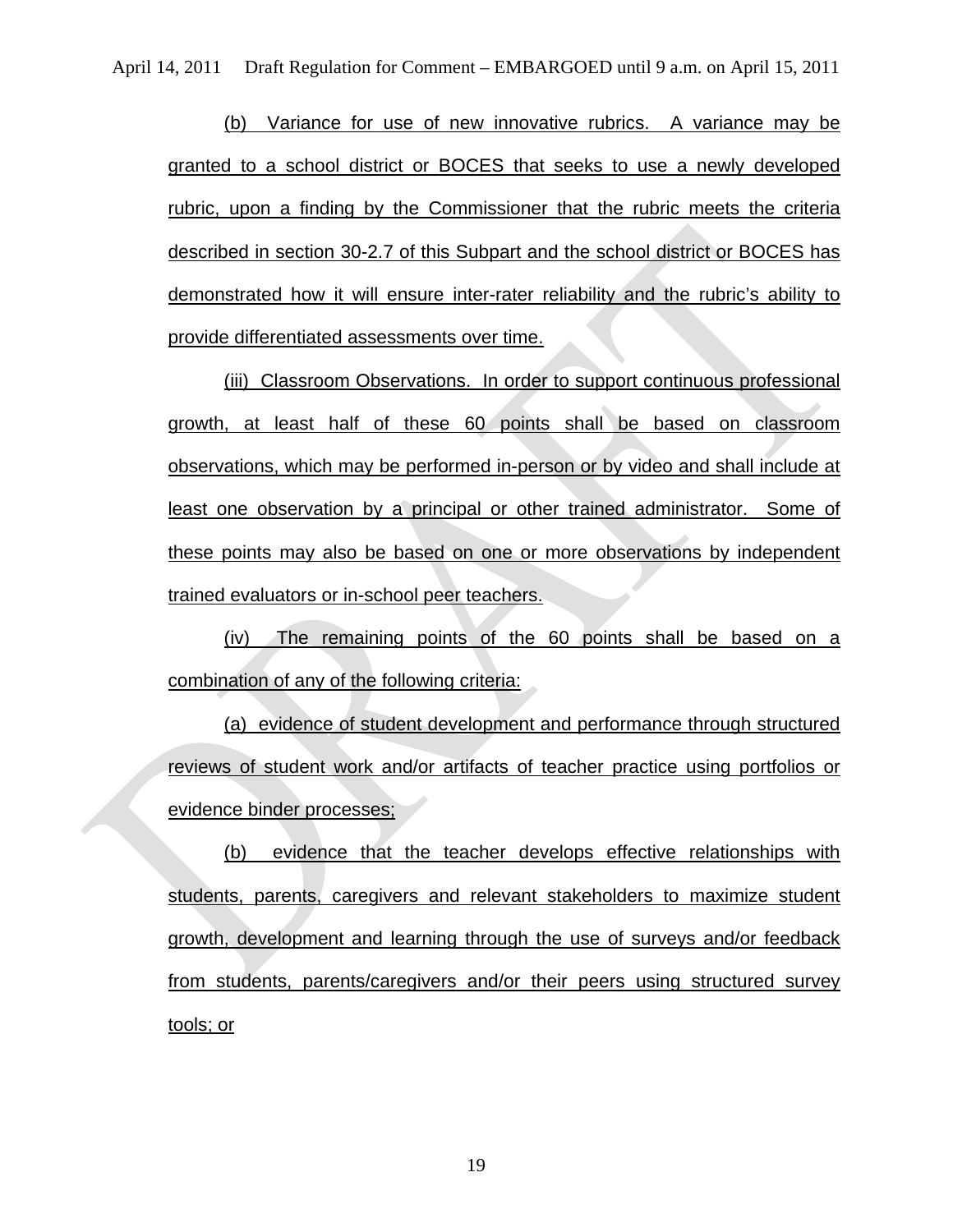(c) evidence that the teacher sets informed professional growth goals and strives for continuous professional growth as demonstrated through teacher selfreflections and teacher progress on professional growth goals, provided that no more than five points shall be attributed to this criterion.

(2)Building Principals.

(i) Sixty points of a building principal's composite effectiveness score shall be based on multiple measures, using the criteria prescribed in this subdivision. Such measures shall be aligned with the Leadership Standards, enumerated below, and their related elements:

An education leader promotes the success of every student by:

(a) facilitating the development, articulation, implementation, and stewardship of a vision of learning that is shared and supported by the school community;

(b) advocating, nurturing and sustaining a school culture and instructional program conducive to student learning and staff professional growth;

(c) ensuring management of the organization, operations and resources for a safe, efficient, and effective learning environment;

(d) collaborating with families and community members, responding to diverse community interests and needs, and mobilizing community resources;

(e) acting with integrity, fairness, and in an ethical manner; and

(f) understanding, responding to, and influencing the larger political, social, economic, legal, and cultural context.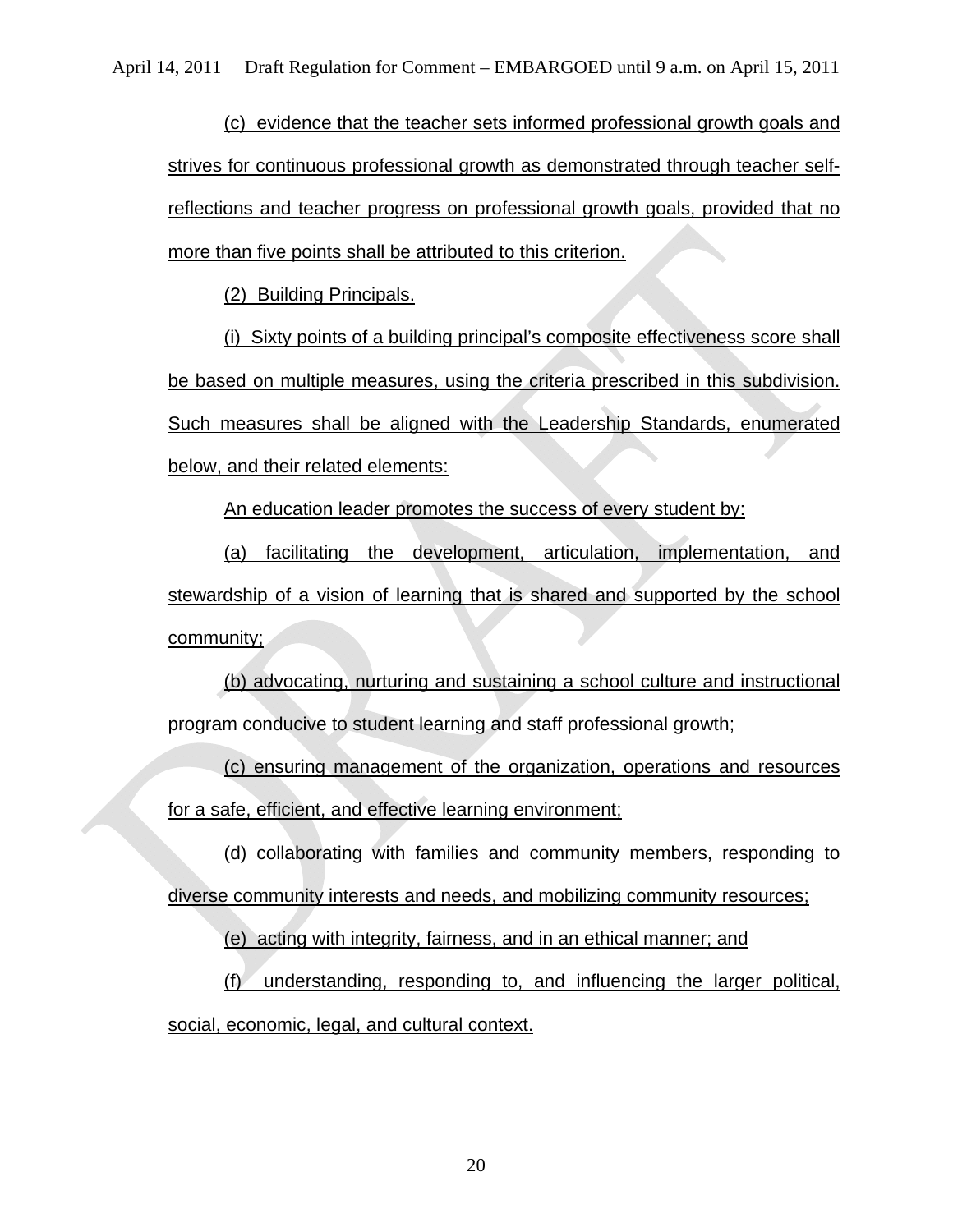(ii) Rubric. A principal's performance under this subcomponent must be assessed based on an approved principal practice rubric in accordance with section 30-2.7 of this Subpart. Such rubric shall be used for all building principals across the district.

(a) Variance for use of existing rubrics. A variance may be granted to a school district or BOCES that seeks to use a rubric that is either a close adaptation of a rubric in the approved list, or a rubric that was self-developed or developed by a third-party, upon a finding by the Commissioner that the rubric meets the criteria described in section 30-2.7 of this Subpart and the school district or BOCES has demonstrated that it has made a significant investment in the rubric and has a history of use that would justify continuing the use of that rubric.

(b) Variance for use of new innovative rubrics. A variance may be granted to a school district or BOCES that seeks to use a newly developed rubric, upon a finding by the Commissioner that the rubric meets the criteria described in section 30-2.7 and the school district or BOCES has demonstrated how it will ensure inter-rater reliability and the rubric's ability to provide differentiated assessments over time.

(iii) At least half of the 60 points assigned to this subcomponent shall be based on a broad assessment of the principal's leadership and management actions by the building principal's supervisor or a trained independent evaluator. This assessment must incorporate one or more school visits by a supervisor and at least two other sources of evidence from the following options: structured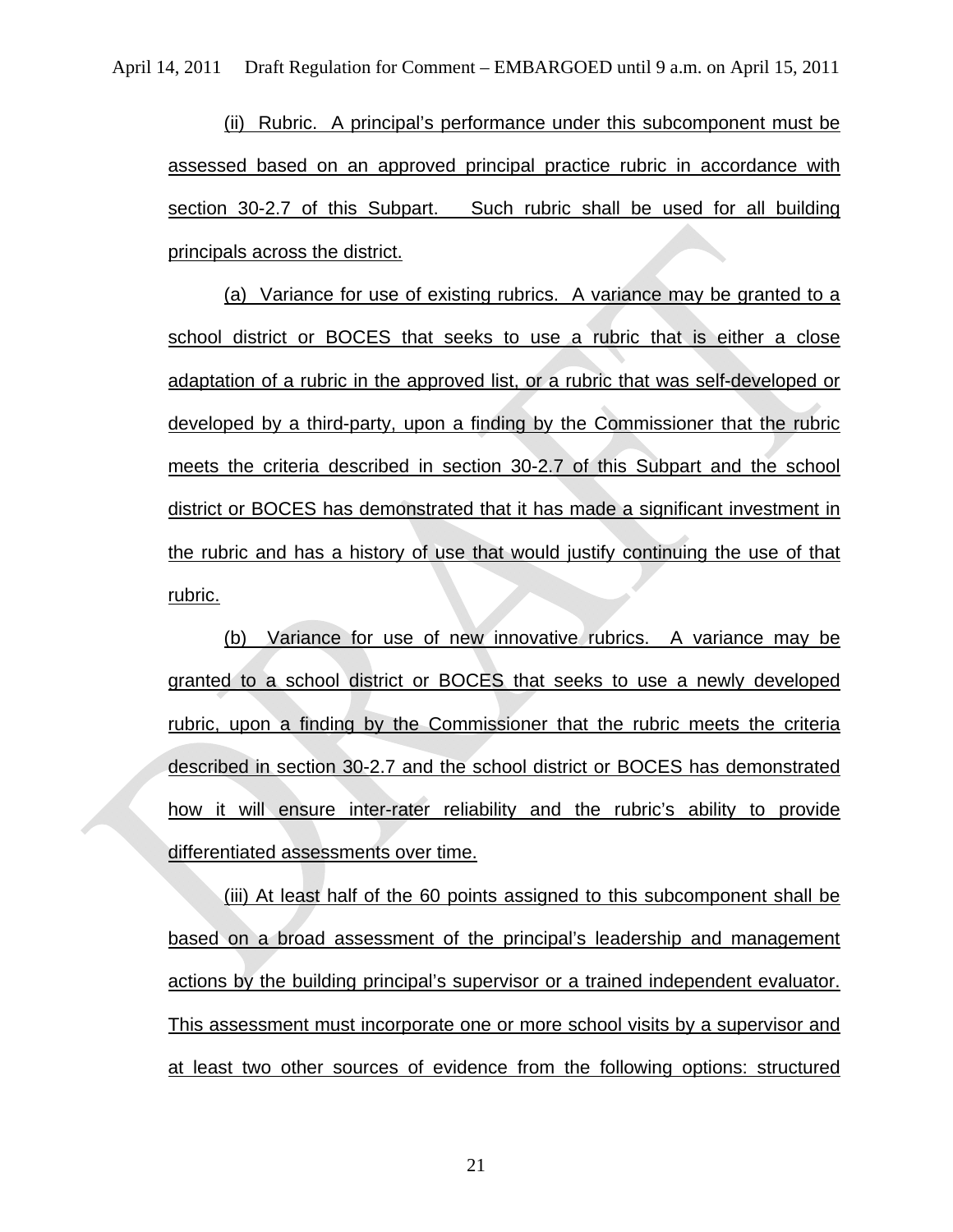feedback from teachers, students, and/or families; school visits by other trained evaluators; review of school documents, records, state accountability processes and/or other locally-determined sources.

(iv) In addition, this subcomponent shall also include a locally selected measure of principal contribution to improving teacher effectiveness, which may include, but need not be limited to: improved retention of high performing teachers, the correlation between student growth scores of teachers granted tenure as opposed to those denied tenure, teacher satisfaction with feedback and professional development opportunities and/or the quality and effectiveness of teacher evaluations conducted under this section.

(v) Any remaining points of the 60 points shall be based on the following criteria:

(a) results of school improvement goals set collaboratively by the superintendent and principal; or

(b) individual professional development, with principal self-reflection, provided that no more than five points shall be attributed to this criterion.

§30-2.5 Annual professional performance reviews conducted for the 2012-2013 school year and each school year thereafter.

(a) State assessments or other comparable measures of student growth.

(1) Classroom teachers:

(i) For classroom teachers who teach English language arts or mathematics in grades four to eight or teach a subject in any grade for which there is a State assessment with an approved value-added growth model (e.g.,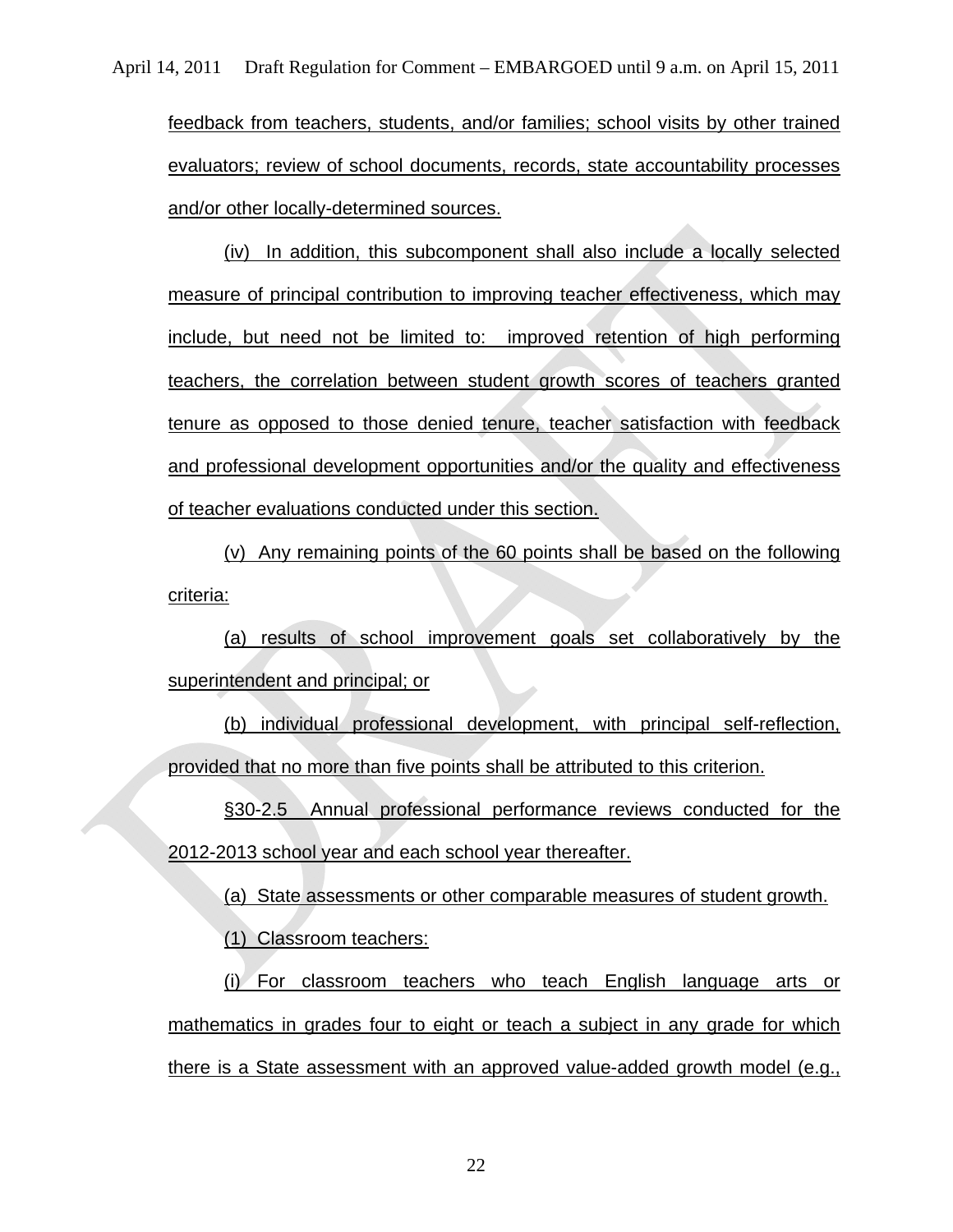Regents examinations, State assessments in science in grades four and eight or any other State assessment that may be created), a score from 0 to 25 points will be generated for the State assessment subcomponent of the teacher's composite effectiveness score based on the teacher's value-added growth score on such assessment(s).

(ii) In the event the Board of Regents has not approved a value-added growth model for English language arts or mathematics in grades four to eight in the 2012-2013 school year, a score from 0-20 points will be generated for this subcomponent using the teacher's or principal's student growth percentile score on such assessments.

(iii) Except as otherwise provided in subparagraph (ii) of this paragraph, for classroom teachers who teach one of the core subjects (English language arts, mathematics, science or social studies) in grades six to 11 where there is no State assessment with an approved value-added growth model at that grade level or in that subject, the school district or BOCES shall measure student growth based on a State-determined district-wide student growth goal setting process based upon State-approved standardized student assessments for such subjects. A school district or BOCES shall generate a score from 0 to 20 points for this subcomponent.

(iv) For all other classroom teachers who teach grades/subjects where there is no value-added growth model approved by the Board of Regents, the school district or BOCES shall generate a score from 0 to 20 points for this subcomponent based on a State-determined district-wide student growth goal-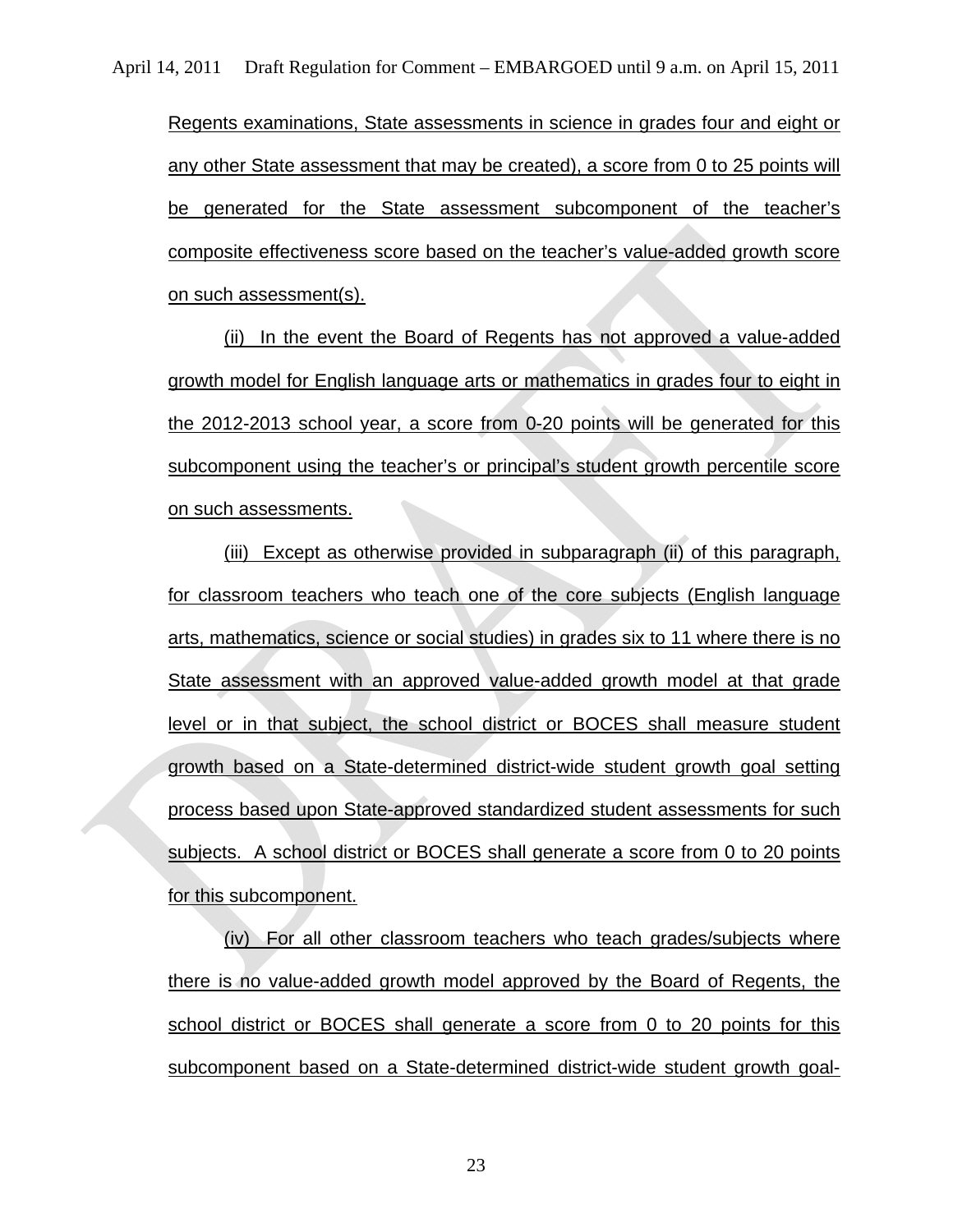setting process to be used with one or more of the following types of districtselected student assessments for each subject:

(a) State-approved third-party, State or other student assessments;

(b) district- or BOCES- developed student assessments, provided that the district or BOCES verifies comparability and rigor as defined in section 30-2.4 of this Subpart;

(c) school-wide, group or team results based on the most applicable State assessment(s); or

(d) school or classroom-developed student assessments.

(v) The school district or BOCES shall measure student growth using the same type of student assessment(s) for all classroom teachers in a course and/or grade level in the district.

(vi) If the classroom teacher is responsible for teaching one or more course(s) for which there is an approved value-added growth model and one or more other course(s) for which no growth model has been approved, a score shall be generated for this subcomponent based on a methodology prescribed by the Commissioner.

(2) Building Principals.

(i) For a building principal employed in a school or program where the English language arts and/or mathematics State assessments in grades four to eight were administered in that school year or in any other subject in any grade where the Board of Regents has approved a value-added growth model (e.g., Regents examinations, State assessments in science in grades four and eight or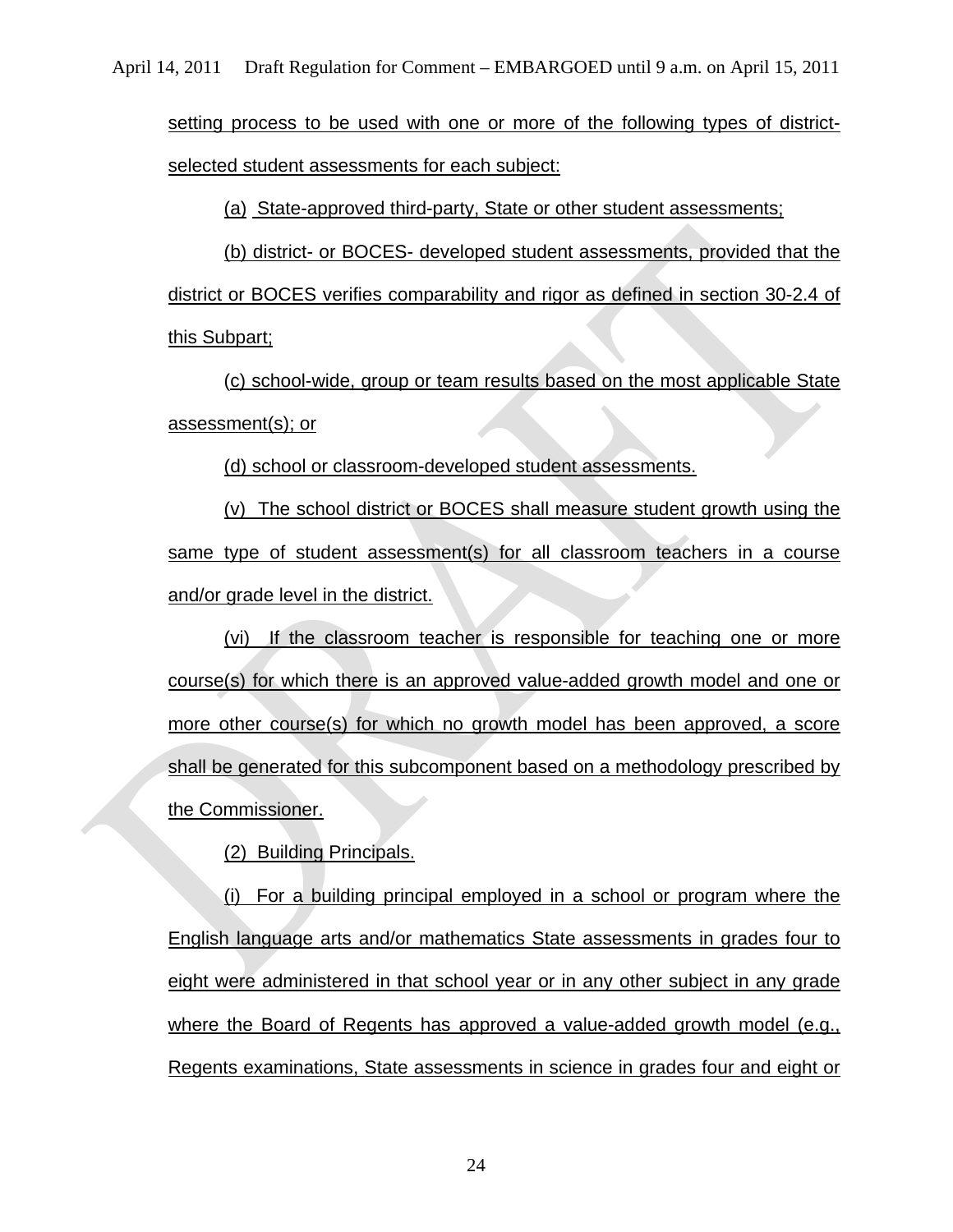any other State assessment that may be created), the principal shall be assigned a score from 0-25 points for this subcomponent based on a formula prescribed by the Commissioner.

(ii) In the event the Board of Regents has not approved a value-added growth model for English language arts and/or mathematics State assessments in grades four to eight in the 2012-2013 school year, a score from 0-20 points will be generated using the principal's student growth percentile score on such assessments.

(iii) Except as otherwise provided in subparagraph (ii) of this paragraph, for a building principal employed in a school or program where there is no valueadded growth model approved by the Board of Regents for any course and/or subject taught in the school, a score from 0 to 20 points will be generated based on student growth on one or more of the locally selected measures approved by the Commissioner to evaluate teachers as part of the locally selected measures subcomponent of the evaluation as defined in this section. The school district or BOCES shall measure student growth using the same locally selected measure(s) for all building principals employed in a school within the same grade configuration or program.

(iv) If the building principal is employed in a school where there are subjects being taught that have an approved value-added growth model and there are other course(s) for which no value-added growth model has been approved, the building principal's score on this subcomponent shall be based on a methodology prescribed by the Commissioner.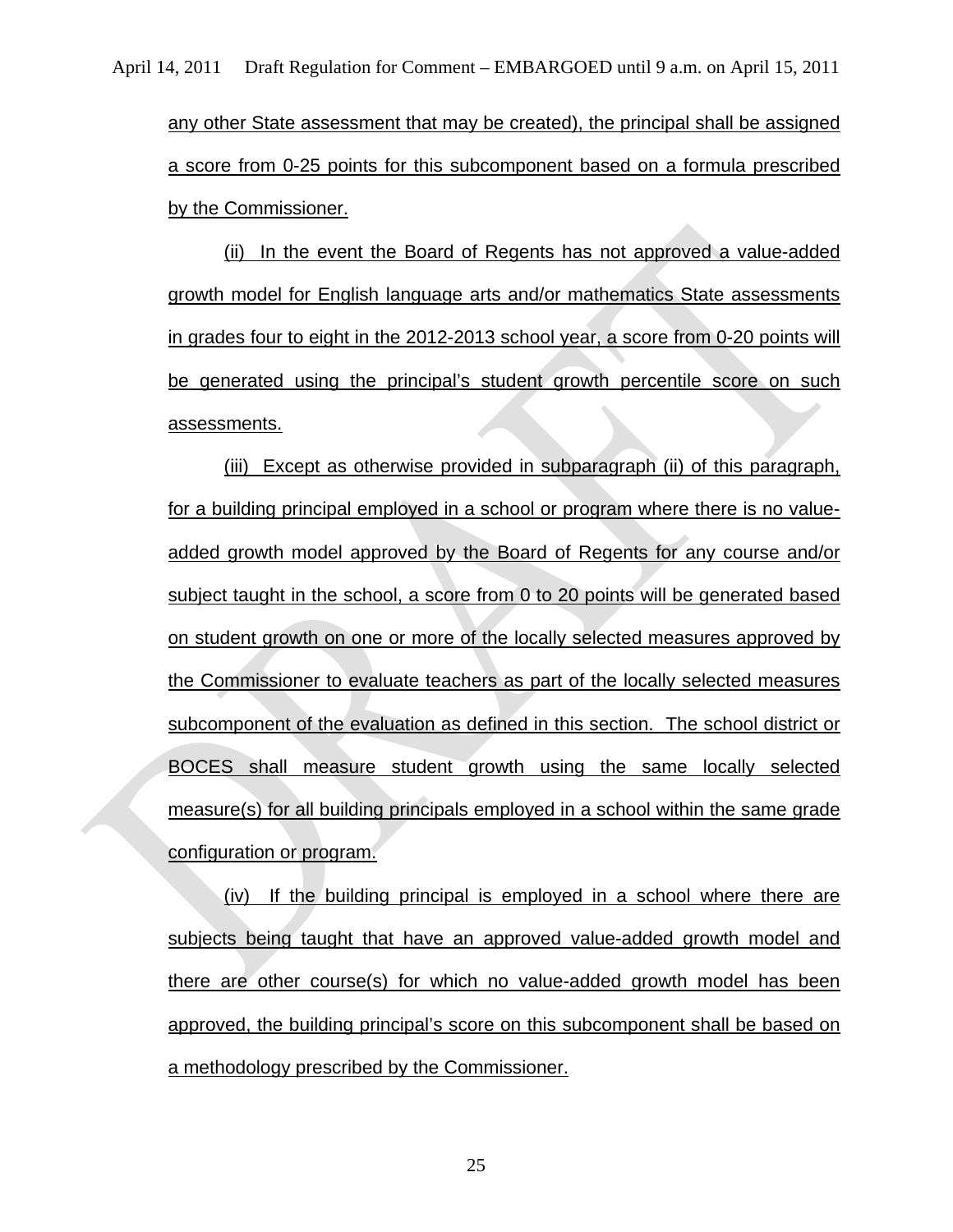(b) Locally Selected Measures.

(1) The score for the locally selected measures subcomponent shall be based on the State subcomponent score (e.g., if 0-25 points assigned to State subcomponent based on value-added growth model, a score of 0-15 points will be assigned to this subcomponent; and if 0-20 points assigned to State subcomponent because there is no approved value-added growth model, a score of 0-20 points will be assigned to this subcomponent). A teacher's or principal's score for this subcomponent shall be based upon one or more of the approved locally selected measures of student achievement listed in section 30-2.4(c) of this Subpart, provided that such measures are rigorous and comparable across classrooms as defined in such section.

(c) The remaining 60 points of a teacher's or principal's composite effectiveness score shall be based on the standards prescribed in subdivision (d) of section 30-2.4 of this Subpart.

§30-2.6 Scoring Ranges for Rating Categories.

(a) The governing body of each school district and BOCES shall ensure that the rating category assigned to each classroom teacher and building principal is determined by a single composite effectiveness score that is calculated based on the scores received by the teacher or principal in each of the subcomponents in accordance with the requirements of this section.

(1) Overall Ratings. For the 2011-2012 school year, a classroom teacher and building principal shall be deemed to be: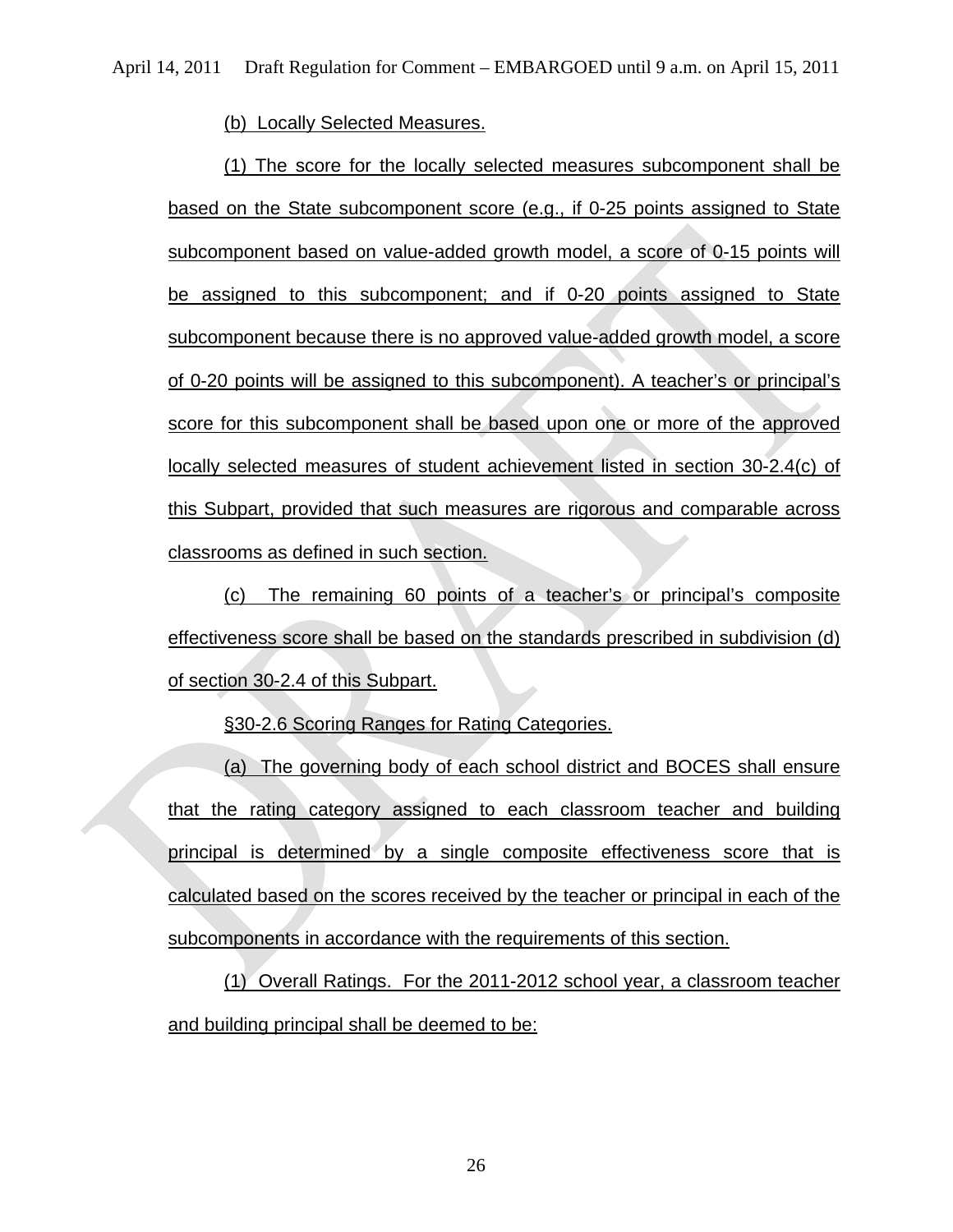(i) Highly Effective if they achieve a composite effectiveness score of 91- 100.

(ii) Effective if they achieve a composite effectiveness score of 75-90.

(iii) Developing if they achieve a composite effectiveness score of 51-74.

(iv) Ineffective if they achieve a composite effectiveness score of 0-50.

(2) The Commissioner will review the specific scoring ranges for each of the rating categories annually before the start of each school year and will recommend any changes to the Board of Regents for approval.

(b) State assessments or Other Comparable Measures Subcomponent.

(1) For the 2011-2012 school year, a classroom teacher and building principal shall receive:

(i) a Highly Effective rating in this subcomponent if the teacher's or principal's results are well-above the State average for similar students and they achieve a subcomponent score of 18-20;

(ii) an Effective rating in this subcomponent if the teacher's or principal's results meet the State average for similar students and they achieve a subcomponent score of 12-17;

(iii) a Developing rating in this subcomponent if the teacher's or principal's results are below the State average for similar students and they achieve a subcomponent score of 6-11; or

(iv) an Ineffective rating in this subcomponent, if the teacher or principal's results are well-below the State average for similar students and they achieve a subcomponent score of 0-5.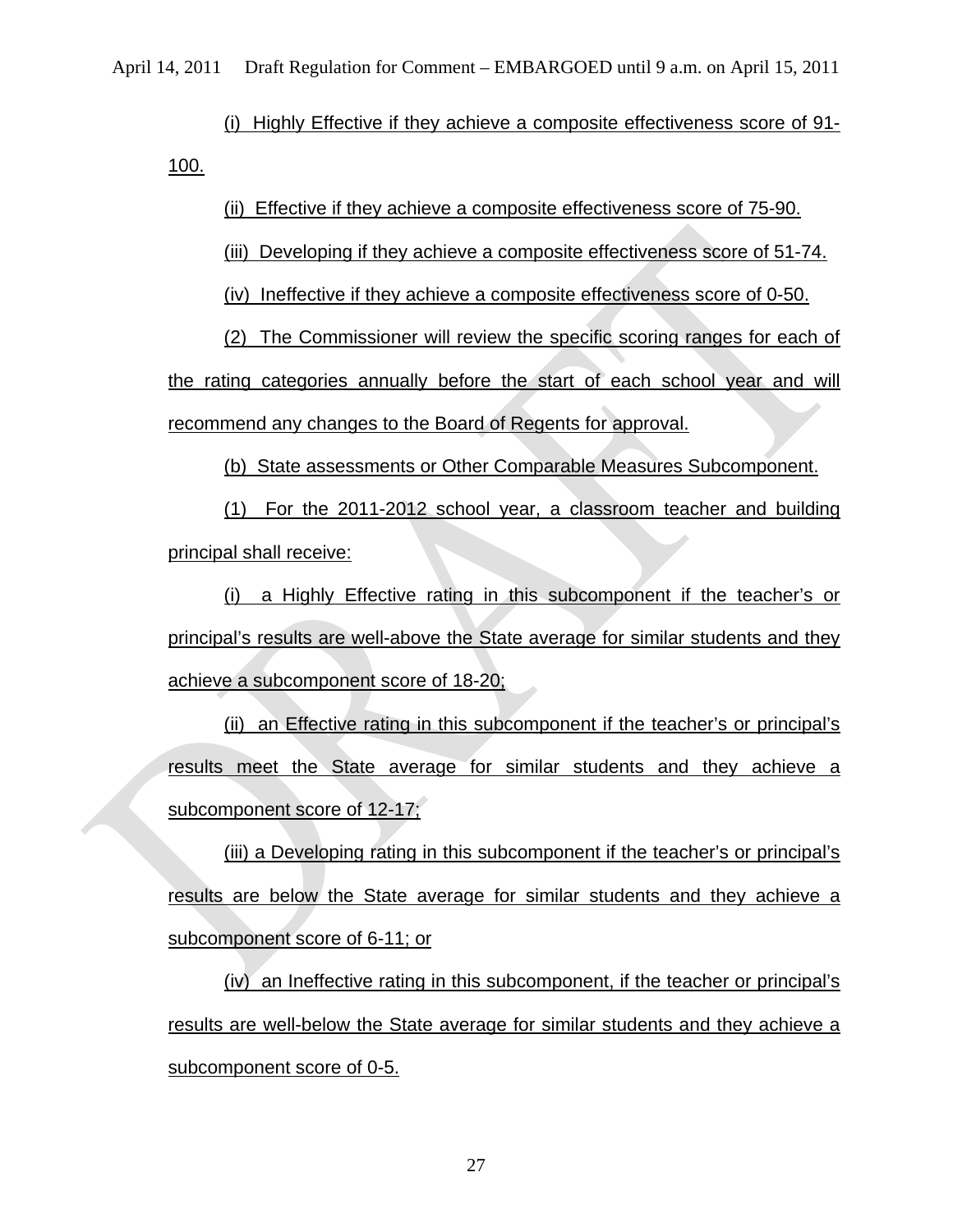(2) The Commissioner will review the specific scoring ranges for each of the quality review categories annually before the start of each school year and will recommend any changes to the Board of Regents for approval.

(c) Locally selected measures.

(1) For the 2011-2012 school year, a classroom teacher and building principal shall receive:

(i) a Highly Effective rating in this subcomponent if the teacher or principal exceeds district-adopted expectations for student growth or achievement and they achieve a subcomponent score of 18-20;

(ii) an Effective rating in this subcomponent if the teacher or principal achieves district-adopted expectations for growth or achievement and they achieve a subcomponent score of 12-17;

(iii) a Developing rating in this subcomponent if the teacher or principal partially achieves district-adopted expectations for growth or achievement and they achieve a subcomponent score of 6-11; or

(iv) an Ineffective rating in this subcomponent, if the teacher or principal does not achieve district-adopted expectations for growth or achievement and they achieve a subcomponent score of 0-5.

(2) The Commissioner will review the specific scoring ranges for each of the quality review categories annually before the start of each school year and will recommend any changes to the Board of Regents for approval.

(e) Other Measures of Teacher and Principal Effectiveness. The district or BOCES shall prescribe specific minimum and maximum scoring ranges for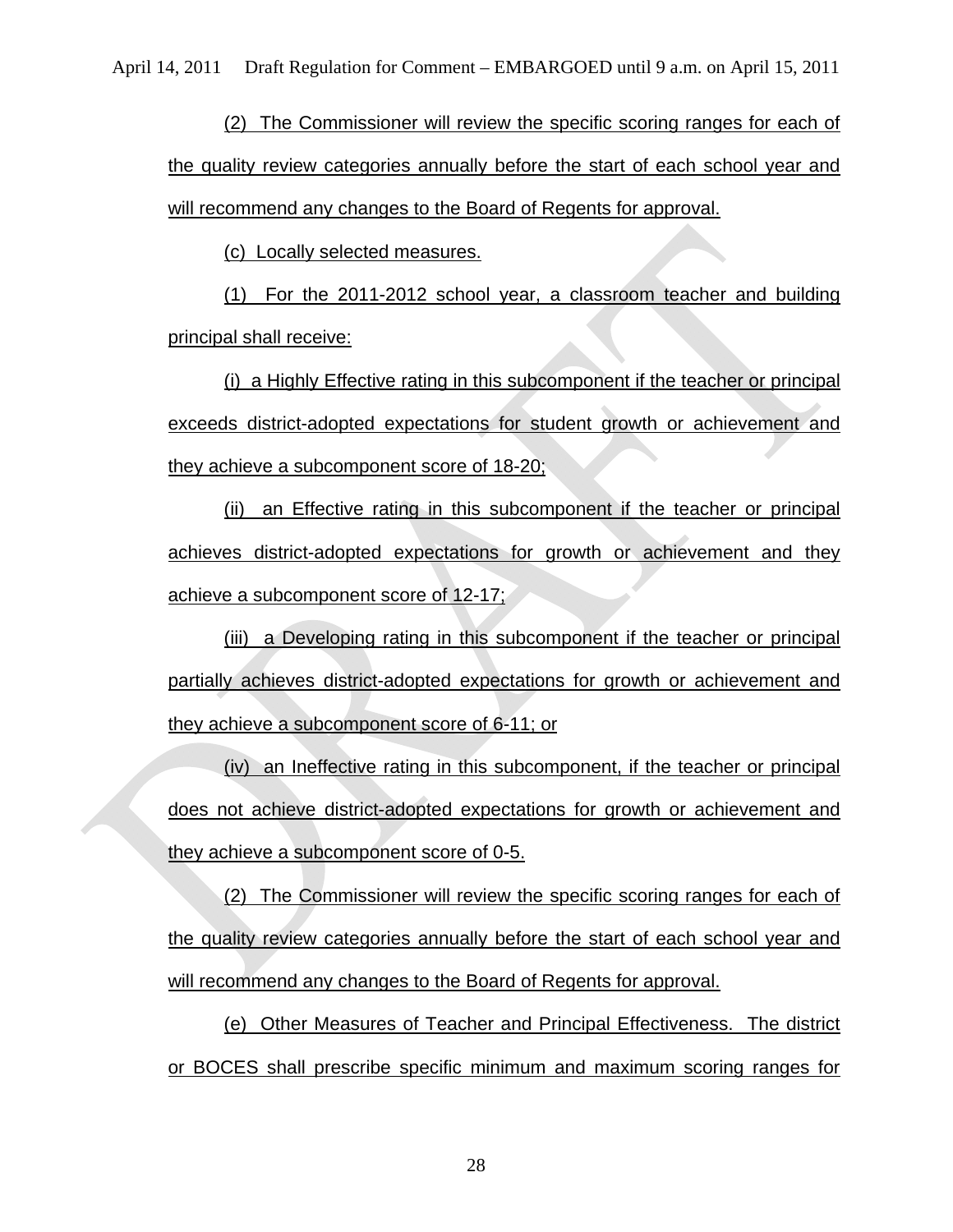each performance level within this subcomponent before the start of each school year and shall assign points to a teacher or principal based on the following standards:

(1) A teacher or principal shall receive:

(i) a Highly Effective rating in this subcomponent if the teacher's or principal's overall performance and results exceed the New York State Teaching or Leadership Standards;

(ii) an Effective rating in this subcomponent if the teacher's or principal's overall performance and results meet the New York State Teaching or Leadership Standards;

(iii) a Developing rating in this subcomponent if the teacher's or principal's overall performance and results need improvement to meet the New York State Teaching or Leadership Standards; or

(iv) an Ineffective rating in this subcomponent if the teacher's or principal's overall performance and results do not meet the New York State Teaching or Leadership Standards.

(f) The process by which points are assigned in subcomponents and the scoring ranges for the subcomponents must be transparent and available to those being rated before the beginning of each school year.

§30-2.7 Approval process for approved teacher and principal practice rubrics.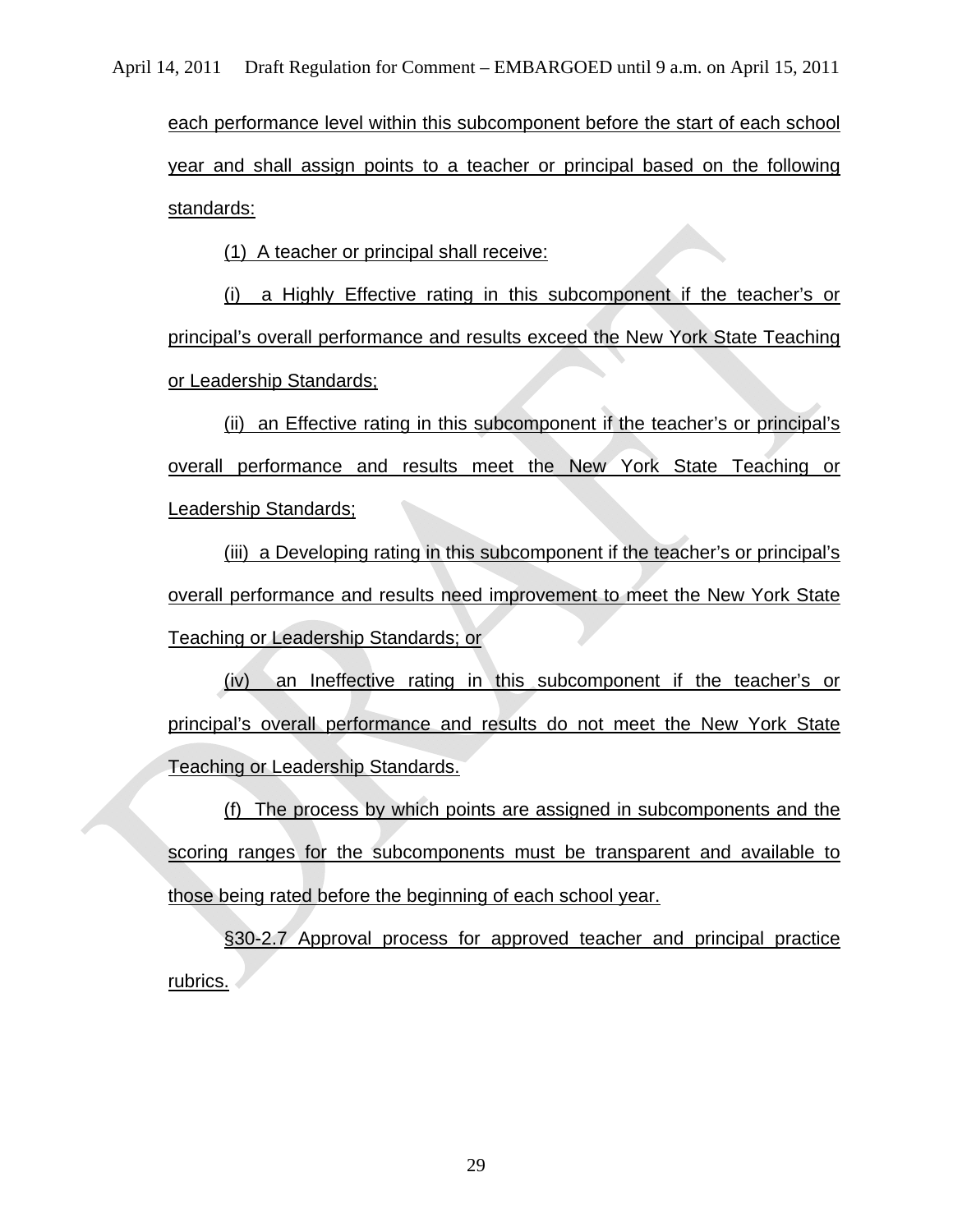(a) A provider who seeks to place a teacher or principal practice rubric in the list of approved rubrics under this section shall submit to the Commissioner a written application in a form and within the time prescribed by the Commissioner.

(b) Teacher practice rubric. The Commissioner shall evaluate a rubric for inclusion in the Department's list of approved practice rubrics for classroom teachers pursuant to a request for qualification ("RFQ") process. Such proposals shall meet the following minimum criteria and any supplemental criteria outlined by the Commissioner in the RFQ process:

(1) the rubric must broadly cover the Teaching Standards and their related elements;

(2) the rubric must be grounded in research about teaching practice that supports positive student learning outcomes;

(3) the rubric must have four performance rating categories. If a rubric does not have four levels that match the rating categories of Highly Effective, Effective, Developing and Ineffective, the rubric's summary ratings must be easily convertible to the four rating categories that New York State has adopted;

(4) the rubric must clearly define the expectations for each rating category. The Highly Effective and Effective rating categories must encourage excellence beyond a minimally acceptable level of effort or compliance;

(5) to the extent possible, the rubric should rely on specific, discrete, observable, and/or measurable behaviors by students and teachers in the classroom with direct evidence of student engagement and learning;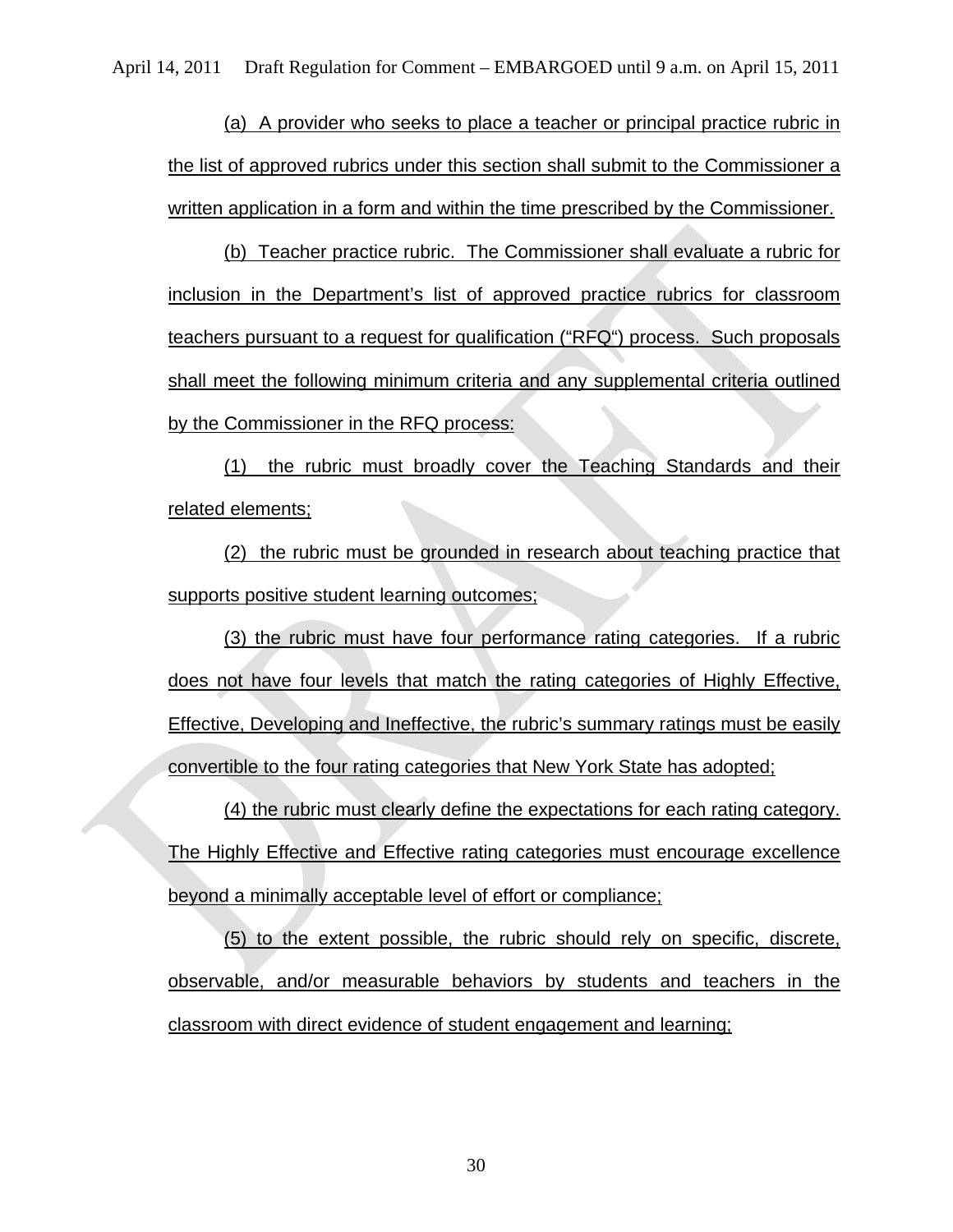(6) the rubric must use clear and precise language that facilitates common understanding among teachers and administrators;

(7) the rubric must be specifically designed to assess the classroom effectiveness of teachers;

(8) the rubric must include descriptions of any specific training and implementation details that are required for the rubric to be effective; and

(9)rubric shall be applicable to all grades and subjects or if designed explicitly for specific grades and/or subjects, a rubric will only be approved for use in the grades or subjects for which it is designed.

(c) Principal Practice Rubric. The Commissioner shall evaluate a rubric for inclusion on the Department's list of approved practice rubrics for building principals pursuant to a request for qualification ("RFQ") process. Such proposals shall meet the following minimum criteria and any supplemental criteria outlined by the Commissioner in the RFQ process:

(1) the rubric must broadly cover the Leadership Standards and their related domains and elements;

(2) the rubric must be grounded in research about leadership practice that supports positive student learning outcomes;

(3) the rubric must have four performance rating categories. If a rubric does not have four levels that match the rating categories of Highly Effective, Effective, Developing, and Ineffective, the rubric's summary ratings must be easily convertible to the four rating categories that New York State has adopted;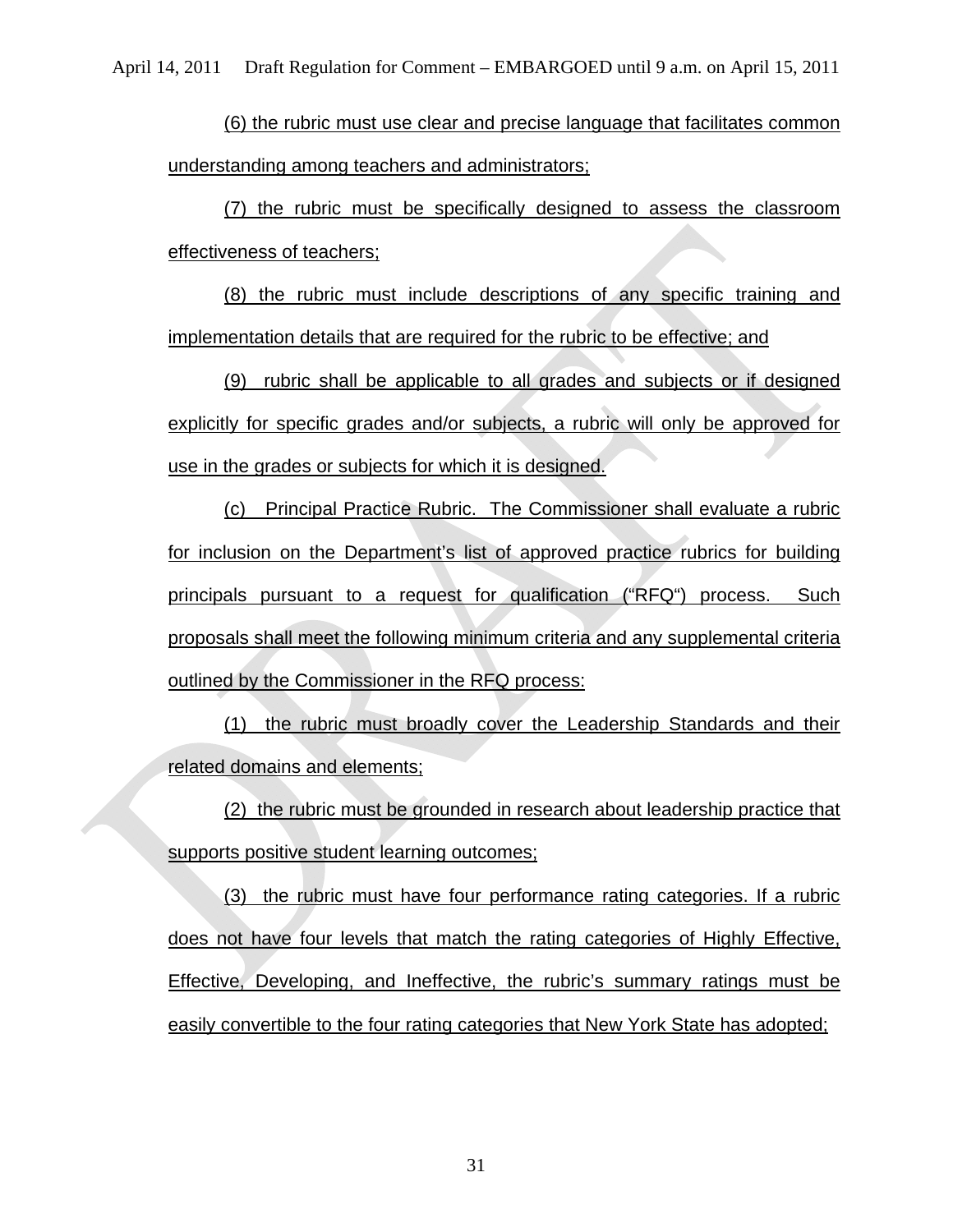(4) the rubric must clearly define the expectations for each rating category. The Highly Effective and Effective rating categories must encourage excellence beyond a minimally acceptable level of effort or compliance;

(5) to the extent possible, the rubric should rely on specific, discrete, observable, and/or measurable behaviors by principals and their staff and students;

(6) the rubric must use clear and precise language that facilitates common understanding among building principals and their evaluators;

(7) the rubric must be specifically designed to assess the effectiveness of school leaders; and

(8) the rubric must include descriptions of any specific training and implementation details that are required for the rubric to be effective.

(d) Termination of approval of a teacher or principal scoring rubric.

(1) Approval for inclusion on the Department's list of approved rubrics may be withdrawn for good cause, including, but not limited to, a determination by the Commissioner that the rubric:

(i) does not comply with one or more of the criteria for approval set forth in this section or the criteria set forth in the request for qualification;

(ii) the Department determines that the practice rubric is not identifying meaningful and/or observable differences in performance levels across schools and classrooms; and/or

(iii) high-quality academic research calls into question the correlation between high performance on this rubric and positive student learning outcomes.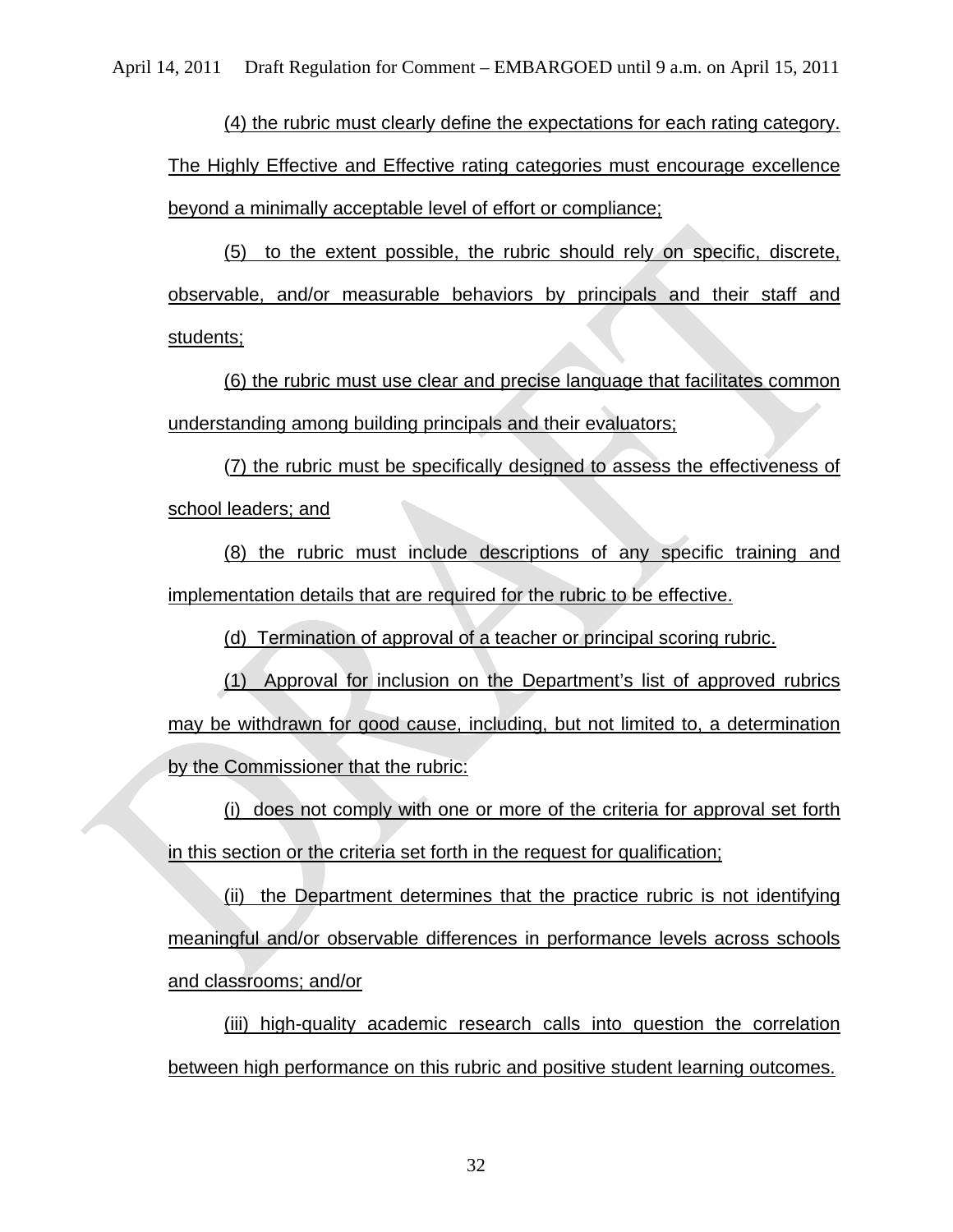(2) Termination of a rubric from the approved list shall be conducted in accordance with the following procedures:

(i) The Commissioner or his/her designee shall notify the provider of the approved rubric in writing of the intent to terminate approval at least 30 calendar days prior to the effective date of the termination. Such notification shall include a list of the identified deficiencies.

(ii) The provider may reply in writing within 10 calendar days of receipt of the Commissioner's notification, addressing the Commissioner's statement of reasons, indicating whether deficiencies and/or violations exist, what steps have been taken to correct conceded deficiencies and/or violations, and the time period and steps by which deficiencies and/or violations will be corrected. If no reply is received, termination and removal from the list will become effective 30 calendar days from the date of receipt of the Commissioner's notification.

(iii) Within three business days of receipt of the Commissioner's notification, the provider may request oral argument before the Commissioner or his/her designee.

(iv) After consideration of any written response and of any oral argument, a determination shall be made whether approval shall be terminated. Notice of such determination shall be provided in writing to the provider.

§30-2.8 Approval process for student assessments.

(a) Approval of student assessments for the evaluation of classroom teachers and building principals. An assessment provider who seeks to place an assessment on the list of approved student assessments under this section shall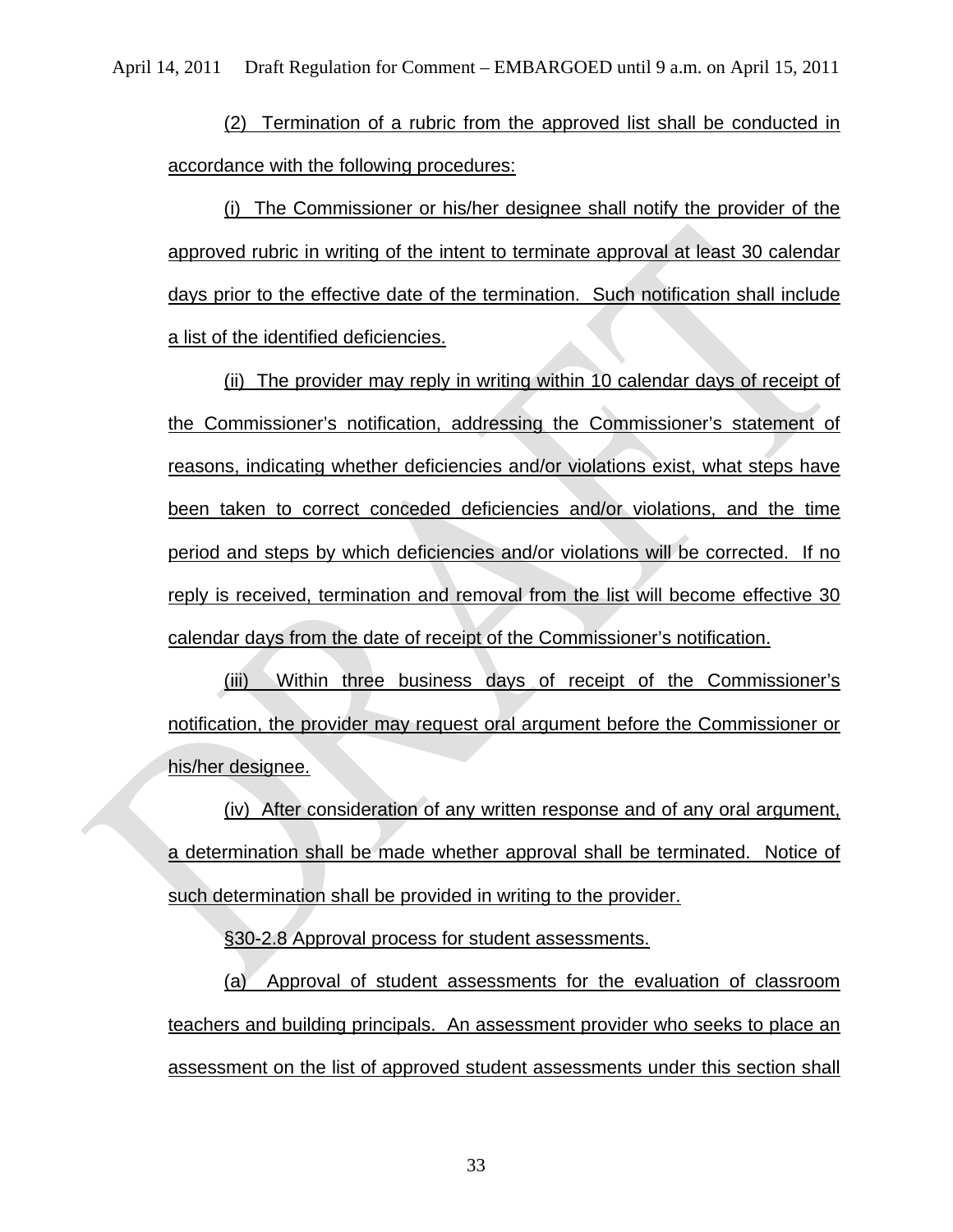submit to the Commissioner a written application in a form and within the time prescribed by the Commissioner.

(b) The Commissioner shall evaluate a student assessment for inclusion on the Department's list of approved student assessments for the locally selected measures subcomponent, based on the following minimum criteria and any supplemental criteria established by the Commissioner in the RFQ:

(1) the assessment is aligned with the New York State learning standards; and

(2) the assessment must comply with industry standards of reliability and validity as defined in the Testing Standards.

(c) The Commissioner shall also evaluate student assessment for inclusion on the Department's list of approved student assessments for student growth in non-tested subjects based on the following minimum criteria and any supplemental criteria established by the Commissioner in the RFQ Process:

(1) the assessment is aligned with the New York State learning standards;

(2) the assessment must comply with industry standards of reliability and validity as defined in the Testing Standards;

(3) the provider must demonstrate to the Department, with a detailed procedure for measuring growth using the student assessment, that such assessment will result in normative inferences about each individual's student growth; and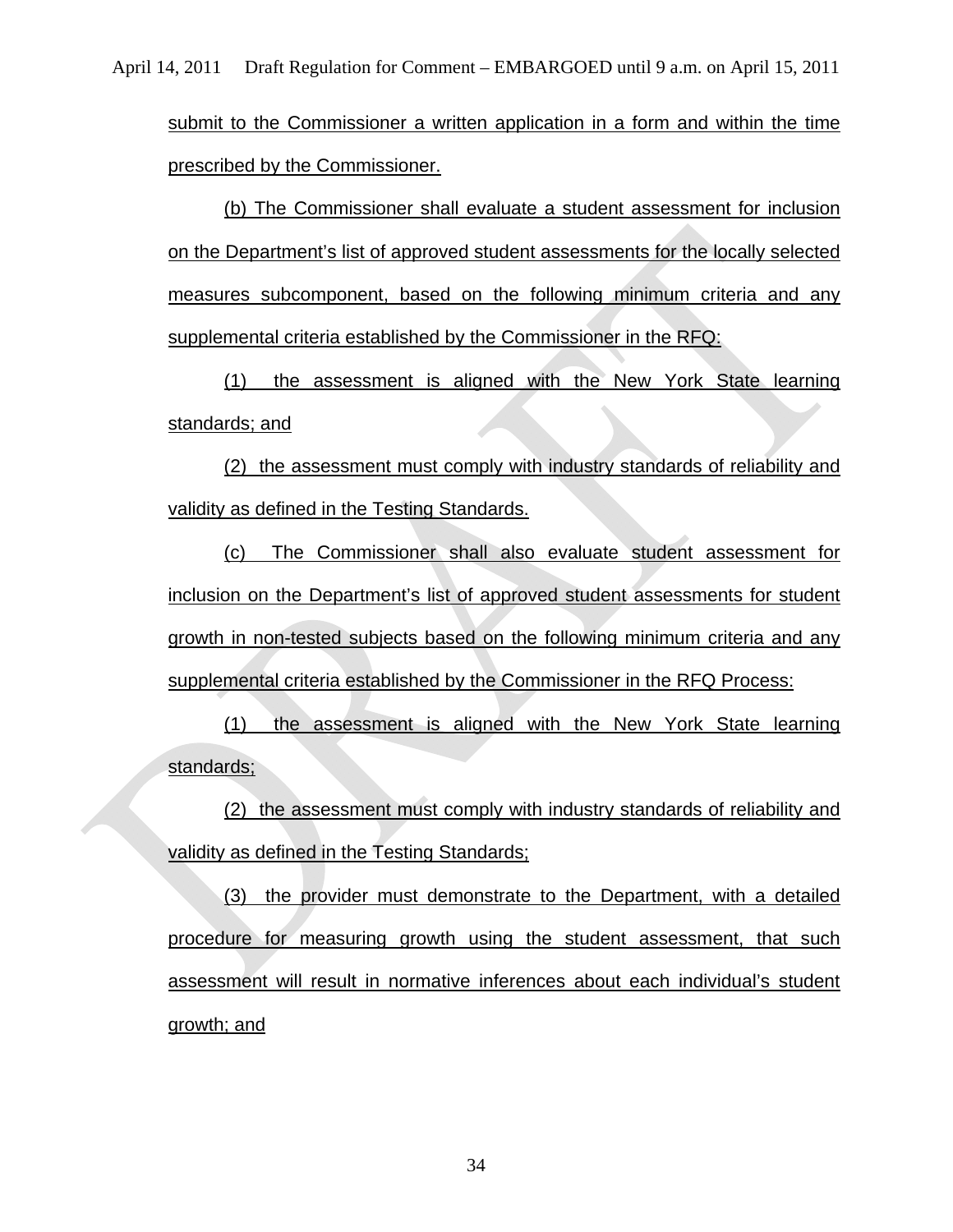(4) the provider must provide information to the Department on the one or more norming groups used to calculate normative growth as well as the required test administration procedure, including a recommended testing timeline when using the instrument to measure growth, including the potential use of a pre-test or other tool in the first year of implementation.

(c) Termination of approval.

(1) Approval shall be withdrawn for good cause, including, but not limited to, a determination by the Commissioner that:

(i) does not comply with one or more of the criteria for approval set forth in this section or the criteria set forth in the RFQ;

(ii) the Department determines that the assessment is not identifying meaningful and/or observable differences in performance levels across schools and classrooms; and/or

(iii) high quality academic research calls into question the correlation between high performance on the assessment and positive student learning outcomes.

(2) Termination of a student assessment from the approved list shall be conducted in accordance with the following procedures:

(i) The Commissioner or his/her designee shall notify the provider of the approved assessment in writing of the intent to terminate approval at least 30 calendar days prior to the effective date of the termination, including a list of the identified deficiencies.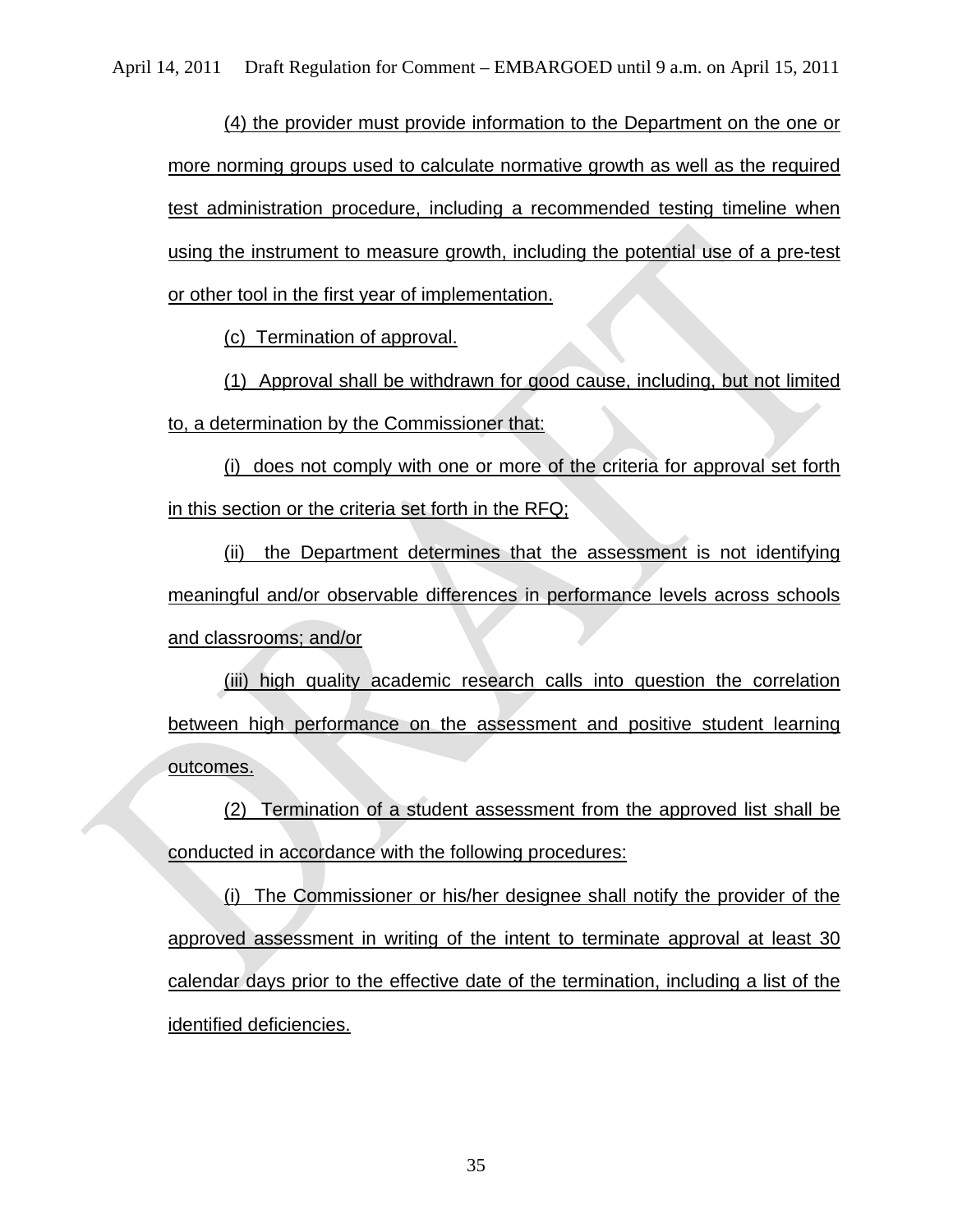(ii) The provider may reply in writing within 10 calendar days of receipt of the Commissioner's notification, addressing the Commissioner's statement of reasons, indicating whether deficiencies and/or violations exist, what steps have been taken to correct conceded deficiencies and/or violations, and the time period and steps by which deficiencies and/or violations will be corrected. If no reply is received, termination and removal from the list will become effective 30 calendar days from the date of receipt of the Commissioner's notification.

(iii) Within three business days of receipt of the Commissioner's notification, the provider may request oral argument before the Commissioner or his/her designee.

(iv) After consideration of any written response and of any oral argument, a determination shall be made whether approval shall be terminated. Notice of such determination shall be provided in writing to the provider.

§30-2.9 Training of evaluators and lead evaluators.

(a) The governing body of each school district and BOCES shall ensure that evaluators have appropriate training before conducting an evaluation under this section. The governing body shall also ensure that any lead evaluator has been certified as a qualified evaluator before conducting and/or completing a teacher's or principal's evaluation in accordance with the requirements of this section.

(b) To qualify for certification as a lead evaluator under this section, individuals shall successfully complete a training course that meets the minimum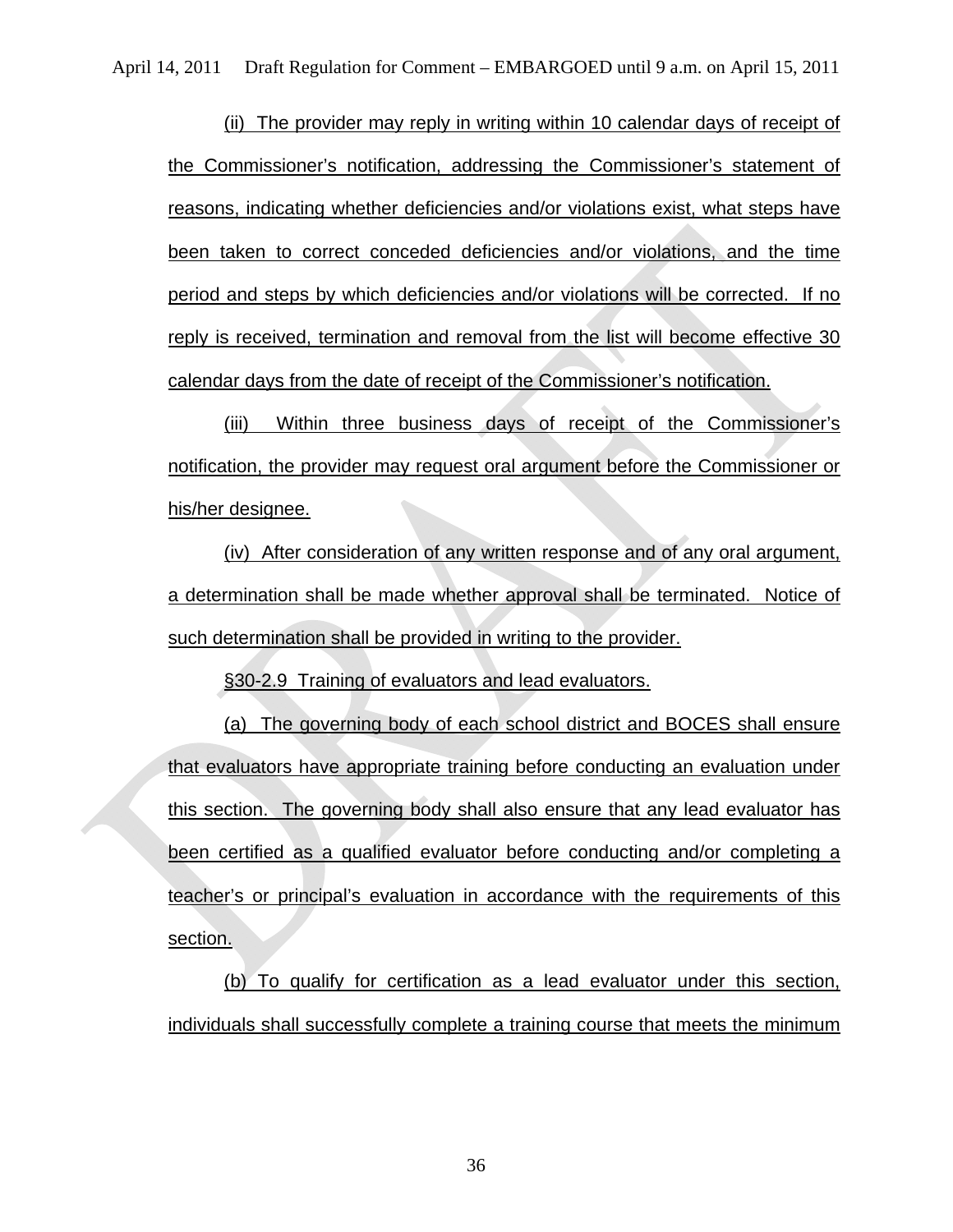requirements prescribed in this subdivision. The training course shall provide training on:

(1) the New York State Teaching Standards and the Leadership Standards and their related elements and performance indicators, as applicable;

(2) evidence-based observation techniques that are grounded in research;

(3) application and use of the student growth percentile model and the value-added growth model as defined in section 30-2.2 of this Subpart;

(4) application and use of the State-approved teacher or principal rubric(s) selected by the district or BOCES for use in evaluations, including training on the effective application of such rubric to observe a teacher or principal's practice;

(5) application and use of any assessment tools that the school district or BOCES utilizes to evaluate its classroom teachers or building principals, including but not limited to, structured portfolio reviews; student, parent, teacher and/or community surveys; professional growth goals and school improvement goals, etc.;

(6) application and use of any State-approved locally selected measures of student achievement used by the school district or BOCES to evaluate its teachers or principals;

(7) use of the Statewide Instructional Reporting System; and

(8) the scoring methodology utilized by the Department and/or the district or BOCES to evaluate a teacher or principal under this Subpart, including how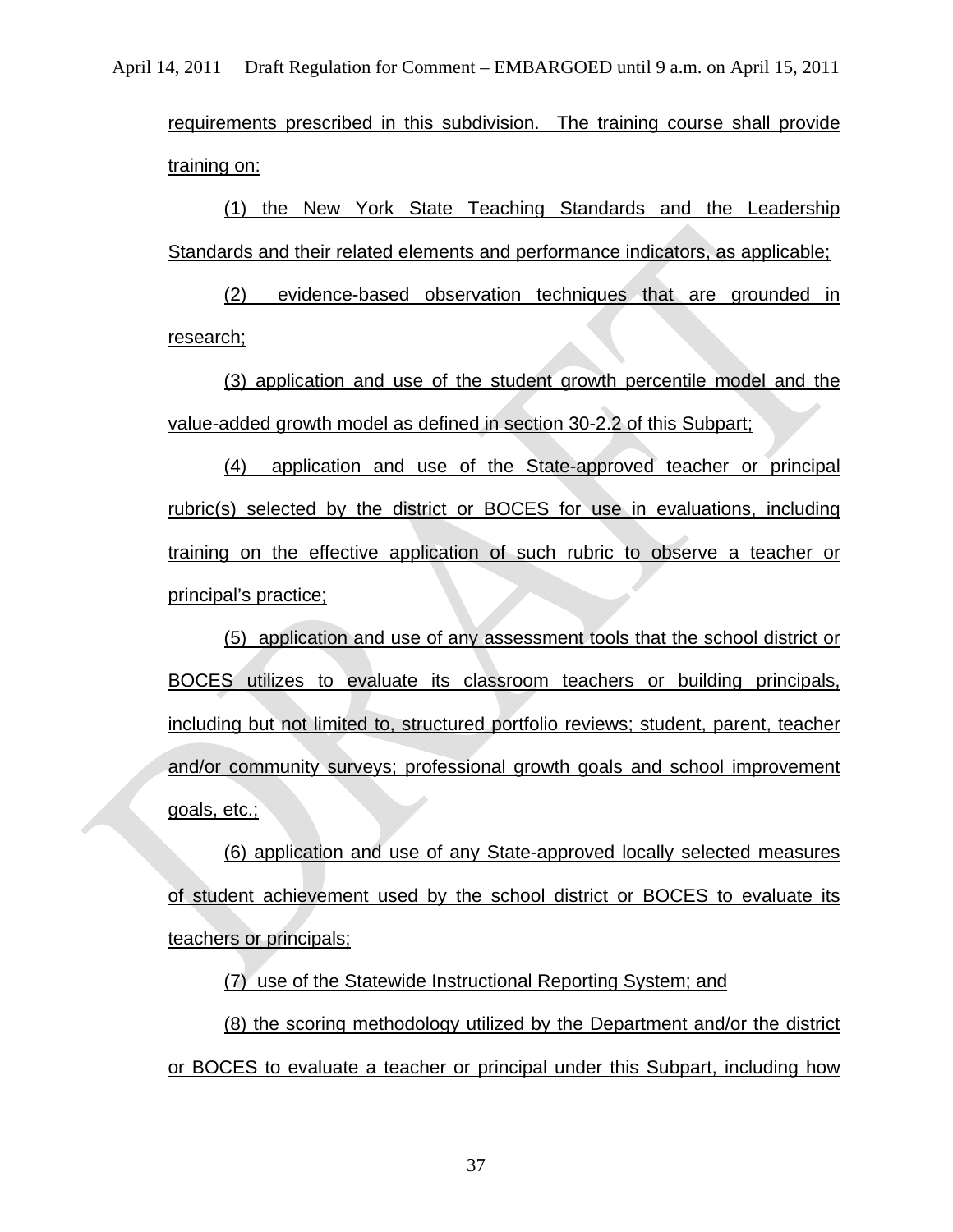scores are generated for each subcomponent and the composite effectiveness score and application and use of the scoring ranges prescribed by the Commissioner for the four designated rating categories used for the teacher's or principal's overall rating and their subcomponent ratings.

(c) Training shall be designed to certify lead evaluators. Districts shall describe in their annual professional performance review plan the duration and nature of the training they provide to evaluators and lead evaluators and their process for certifying lead evaluators under this section.

(d) School districts and BOCES shall also describe in their annual professional performance review plan their process for ensuring that lead evaluators maintain inter-rater reliability over time (such as data analysis to detect disparities on the part of one or more evaluators; periodic comparisons of a lead evaluator's assessment with another evaluator's assessment of the same classroom teacher or building principal; annual calibration sessions across evaluators) and their process for periodically recertifying all lead evaluators.

(e) Any individual who fails to achieve required training or certification or re-certification, as applicable, by a school district or BOCES pursuant to the requirements of this section shall not conduct or complete an evaluation under this Subpart.

§30-2.10 Teacher or Principal Improvement Plans.

(a) Upon rating a teacher or a principal as Developing or Ineffective through an annual professional performance review conducted pursuant to this Subpart, a school district or BOCES shall develop and commence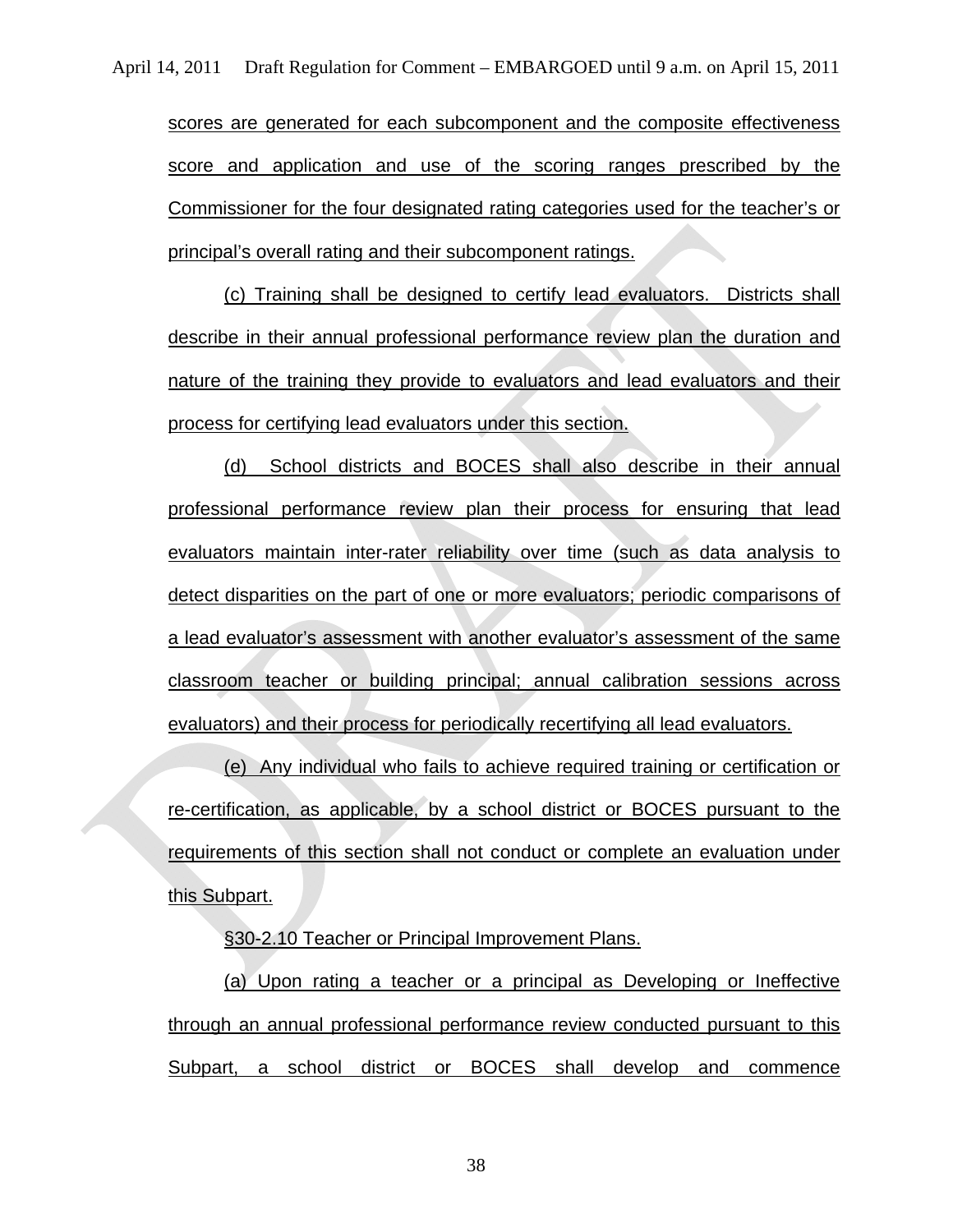implementation of a teacher or principal improvement plan for such teacher or principal as soon as practicable but in no case later than 10 days after the date on which teachers are required to report prior to the opening of classes for the school year.

(b) Such improvement plan shall be developed locally through negotiations pursuant to article 14 of the Civil Service Law and shall include, but need not be limited to, identification of needed areas of improvement, a timeline for achieving improvement, the manner in which the improvement will be assessed, and, where appropriate, differentiated activities to support a teacher's or principal's improvement in those areas.

§30-2.11 Appeal Procedures.

(a) A professional performance plan under this Subpart shall describe the appeals procedure utilized by a school district or BOCES through which an evaluated teacher or principal may challenge their annual professional performance review. Pursuant to section 3012-c of the Education Law, a teacher or principal may only challenge the following in an appeal:

(1) the substance of the annual professional performance review;

(2) the school district's or BOCES' adherence to the standards and methodologies required for such reviews, pursuant to this Subpart;

(3) the adherence to the regulations of the Commissioner and compliance with any applicable locally negotiated procedures, as well as the school district's or BOCES' issuance and/or implementation of the terms of the teacher or principal improvement plan, as required under this Subpart.